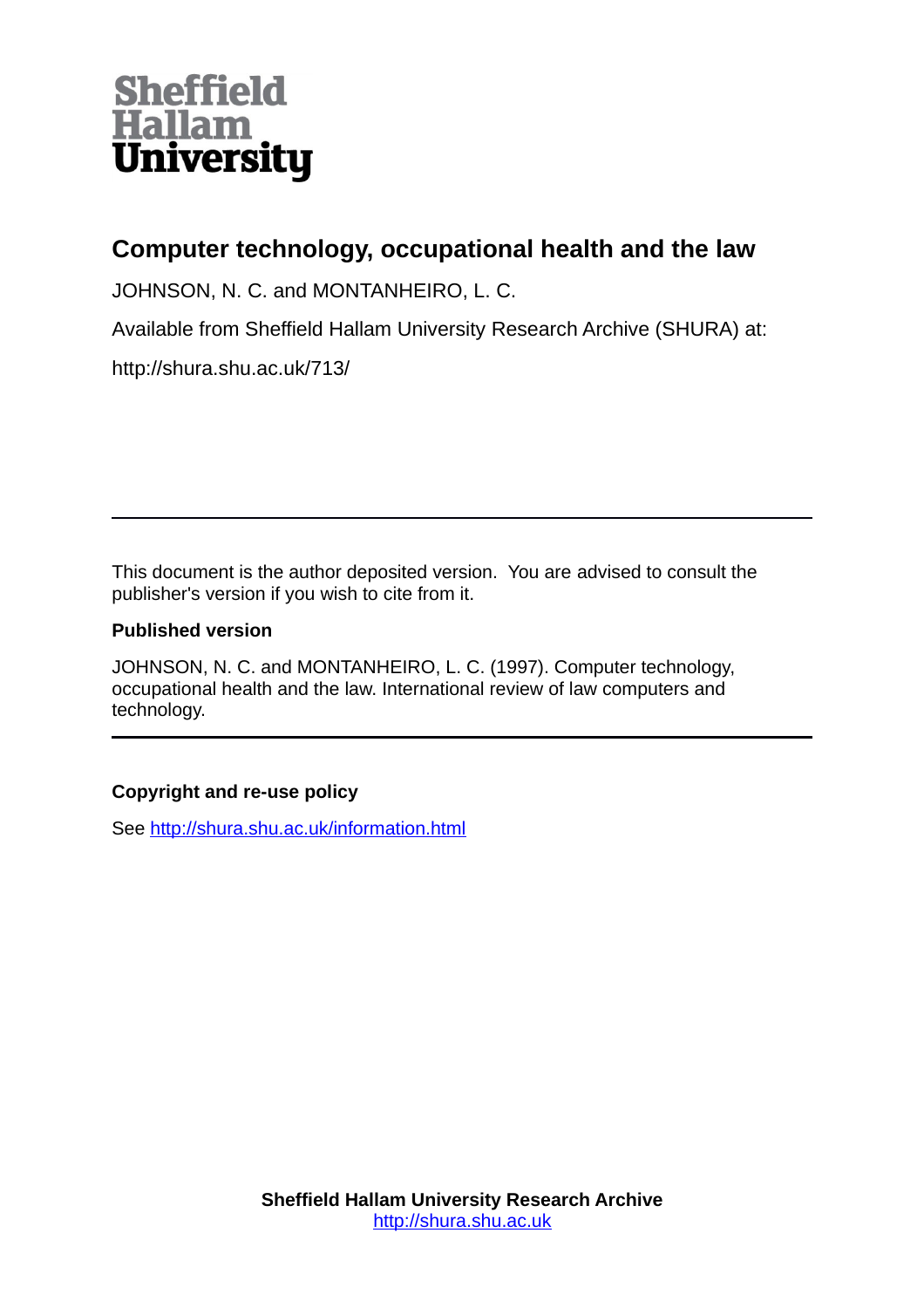#### **COMPUTER TECHNOLOGY, OCCUPATIONAL HEALTH AND THE LAW.**

#### **NIGEL JOHNSON & LUIZ MONTANHEIRO**

# **Introduction**

The use of computers as part of the information technology process for data processing has expanded rapidly throughout the British economy. The London Hazards Centre (1993) has estimated that there are 10 million visual display units (VDUs) in use in Britain today. This expansion has taken place in both the private and public sectors of the economy. Information technology is used intensely above all else to bring about efficiency. The growth of teleworking means that workers can now use computers to work from home (Haws 1994).

What is particularly worrying, though, is the effects on computer users' health. In recent years, there has been much debate around a growing body of evidence on health effects associated with computer usage and the potential for compensation claims in the courts. Musculo-skeletal disorders, such as back pain and repetitive strain injury (RSI), are among the leading causes of ill health in the UK (O'Hara 1995) and Ireland (Saunders 1995).

From the starting point of the health hazards of computers, this article attempts a preliminary assessment of the impact of health and safety law on computer-based work. There are two main areas here. First, there are regulations on the use of display screen equipment  $(DSE)^1$  which lay down standards designed, inter alia, to prevent illness related to the use of DSE. Second, there is an increasing likelihood of civil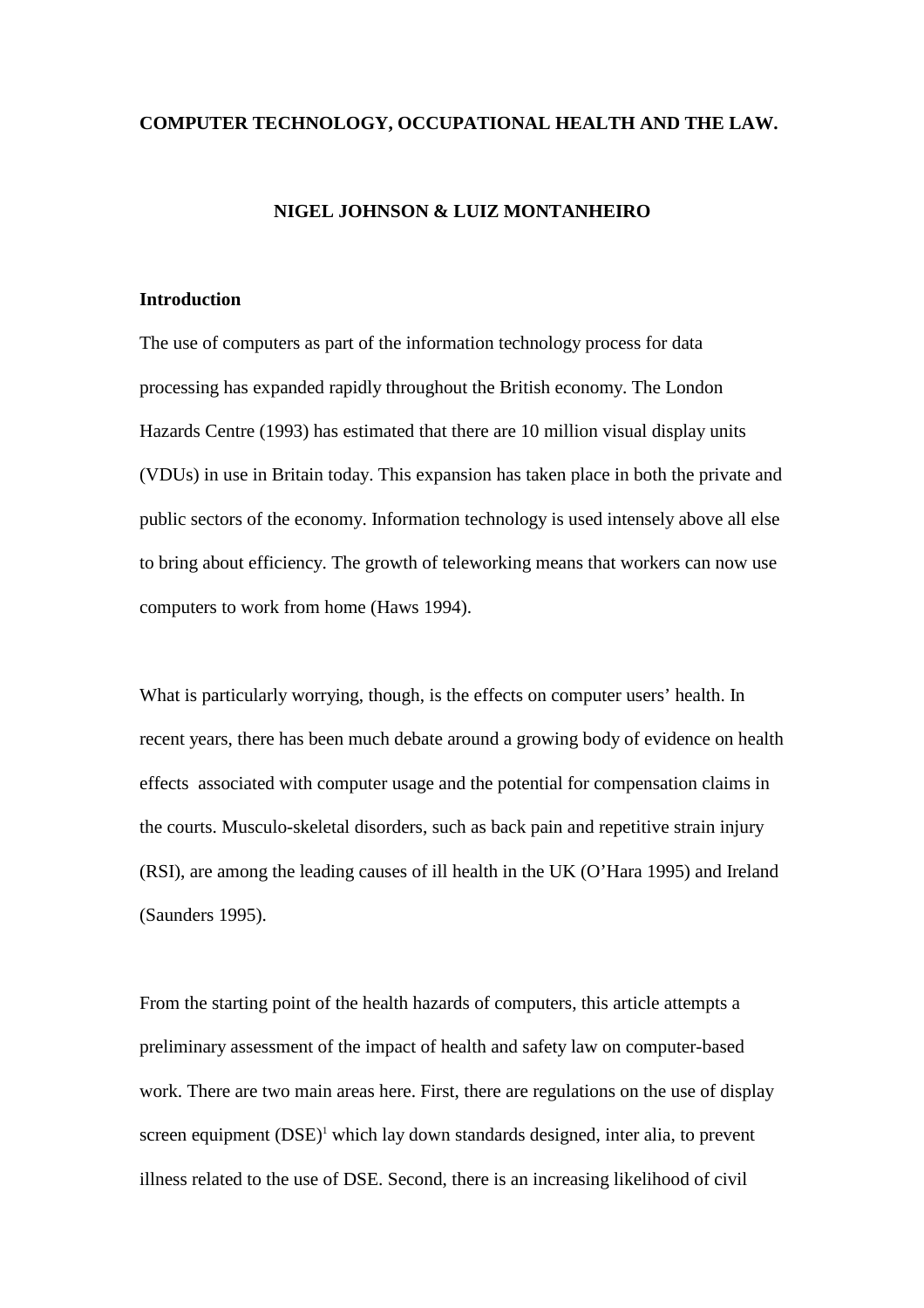actions for compensation against organisations which fail to take reasonable measures to protect employees from contracting work-related upper limb disorders (WRULDs). On the surface, it would appear that legal regulation has kept pace with technological developments, providing legal protection for employees involved in keyboard work. However, that is not entirely the case. There are shortcomings in the protection available to workers which ensue from a variety of factors, including the lack of a properly integrated legal approach to occupational health matters.

#### **The Health Hazards of Display Screen Equipment**

In order to understand the health hazards of DSE it is essential to have a rough idea of the technology itself (Pincus 1991). Inside the VDU is a cathode ray tube, which contains an electron gun which shoots particles at the screen so activating the phosphor coating on the back of the screen. The interaction between the particles and the phosphor then produces radiation emissions. VDUs produce both ionizing and non-ionizing radiation. Manufacturers argue that screens used in VDUs filter out ionizing radiation (X-rays) to well below official safety limits. Nevertheless, concern has been expressed about the potential effects of low, and extremely low, frequency non-ionizing radiation which m\y be carcinogenic and adversely affect reproductive capacity. In addition there are ergonomic problems associated with the use of VDUs such as eyestrain and posture related problems.

RSI is a as musculo-skeletal disorder arising out of repetitive physical motions. Keyboard operators using VDUs are able to type much faster than on conventional typewriters. RSI often develops out of unsupported hands and wrists floating over a keyboard for long periods, but can also affect the user's back, shoulders and forearms.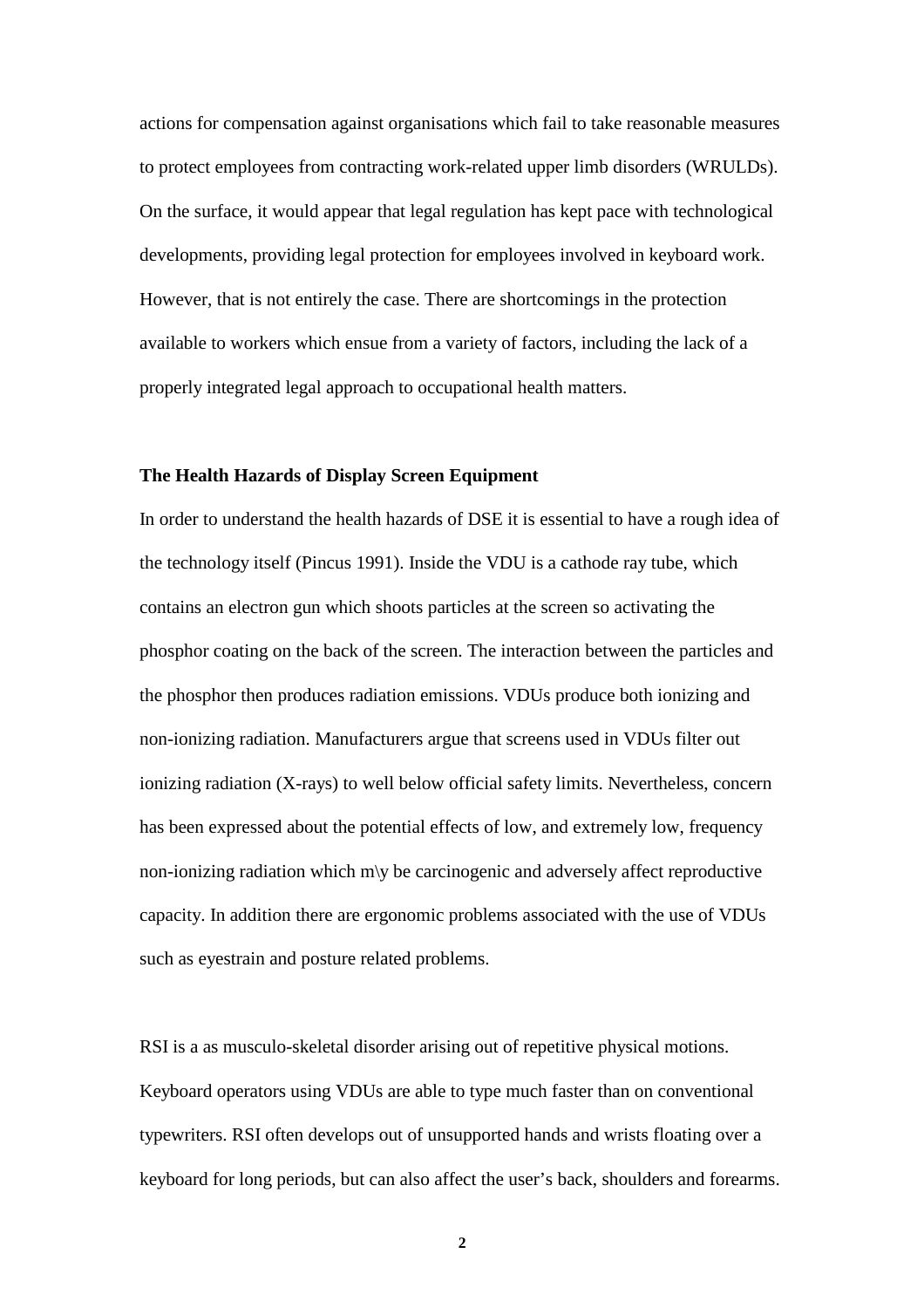A survey carried out by Oxenburgh (1985) in Australia and New Zealand showed that the likelihood of contracting RSI increases dramatically after more than five hours work per day at a VDU. The legal implications for employers who fail to take reasonable steps to prevent RSI developing in keyboard operators are explored below.

A recent survey carried out by the RSI Association (1993) of nearly 200 RSI sufferers found that the majority worked either as secretaries, typists, or VDU operators. Only 28% of respondents were still working for the same organization that employed than when they contacted the injury. The majority of those who left gave their state of health as the reason for leaving. Half of those who stayed adopted a revised job description, often reducing their working hours and hence earnings. Almost a quarter of respondents were attempting to take legal action against their employer or former employer.

The Health and Safety Executive (1992), whilst accepting that work- related upper limb disorders do arise from DSE work, is much less clear about the precise cause of such disorders:

The contribution to the onset of any disorder of individual risk factors (e.g. keying rates) is not clear. It is likely that a combination of factors are concerned ... This variety of factors contributing to display screen work risk requires a risk reduction strategy which embraces proper equipment, furniture, training, job design and work planning.

At present, eye problems are the most usual hazard associated with DSE work. Flicker, glare, character size, lighting and contrast have been said to contribute to the deterioration of eyesight. However, in the view of the Health and Safety Executive (1992) medical evidence shows that using display screen equipment is not associated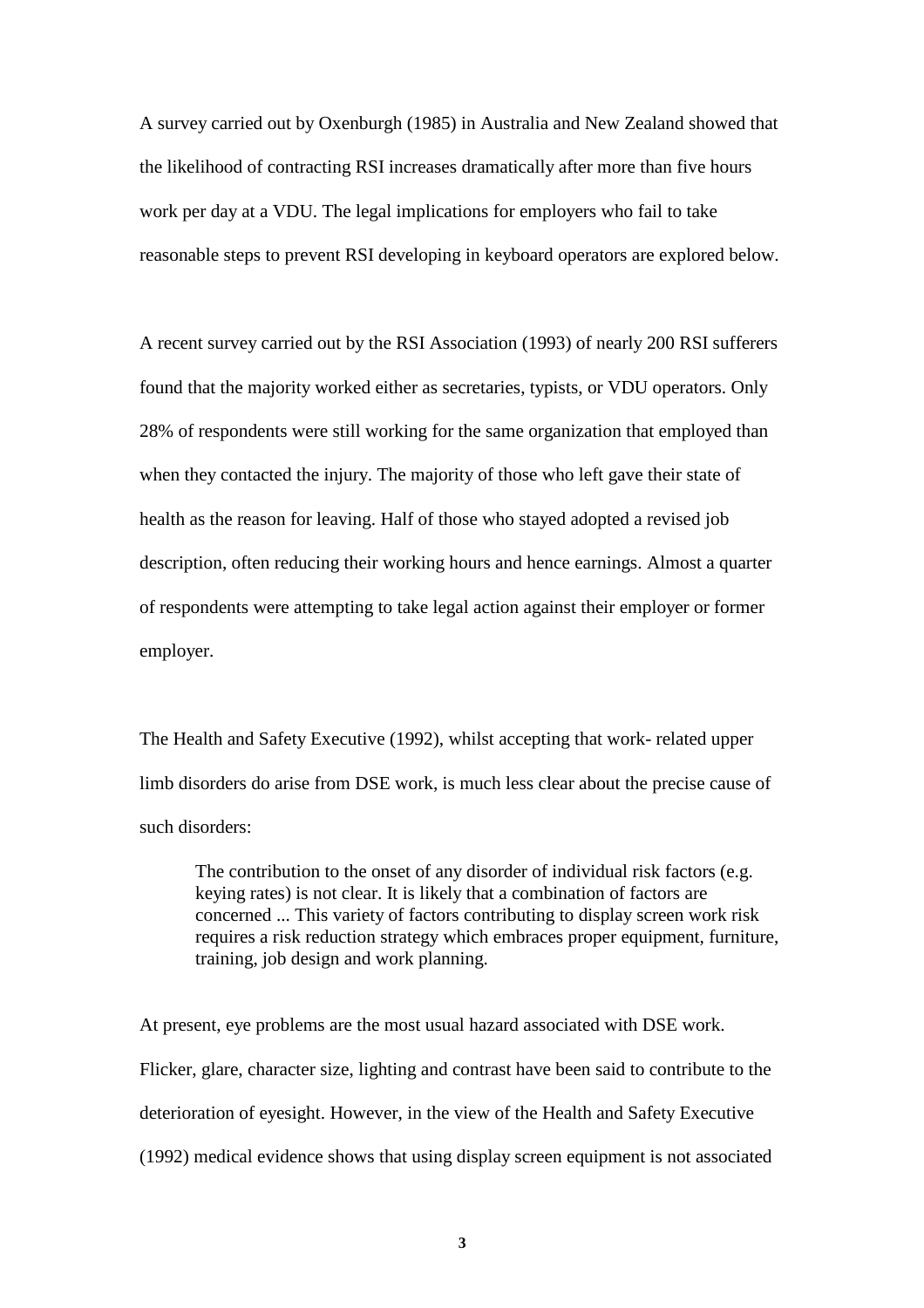with damage to eyes and eyesight; nor does it make existing defects worse. But some workers may experience *temporary* visual fatigue. Other non-RSI health problems arising out of DSE usage include skin problems and stress.

There is also the question of reproductive hazards, a subject of acute scientific controversy. There has been some concern about a possible link between VDUs and reproductive hazards. According to the London Hazards Centre (1993): "Since 1987, several hundred papers have been published on this subject and yet no clear evidence that VDU work does not harm reproductive health has yet to be produced." However, the Health and Safety Executive (1993) interprets the same body of evidence as *not*  disclosing a link between working with DSE and miscarriages and birth defects: "Many scientific studies have been carried out, but taken as a whole their results do not show any link between miscarriages or birth defects and people working with VDUs."

Since the widespread introduction of information technology into white collar and professional employment there has been considerable concern about the occupational health implications of new technology for users. Much has been written about the possible health effects of work with DSE. Unfortunately medical and scientific opinion is sharply divided on these issues with consequent deleterious effects on the thinking of both regulators and judges. It is to this relationship between computer technology and the law that we must now turn.

# **The impact of the Display Screen Equipment Regulations**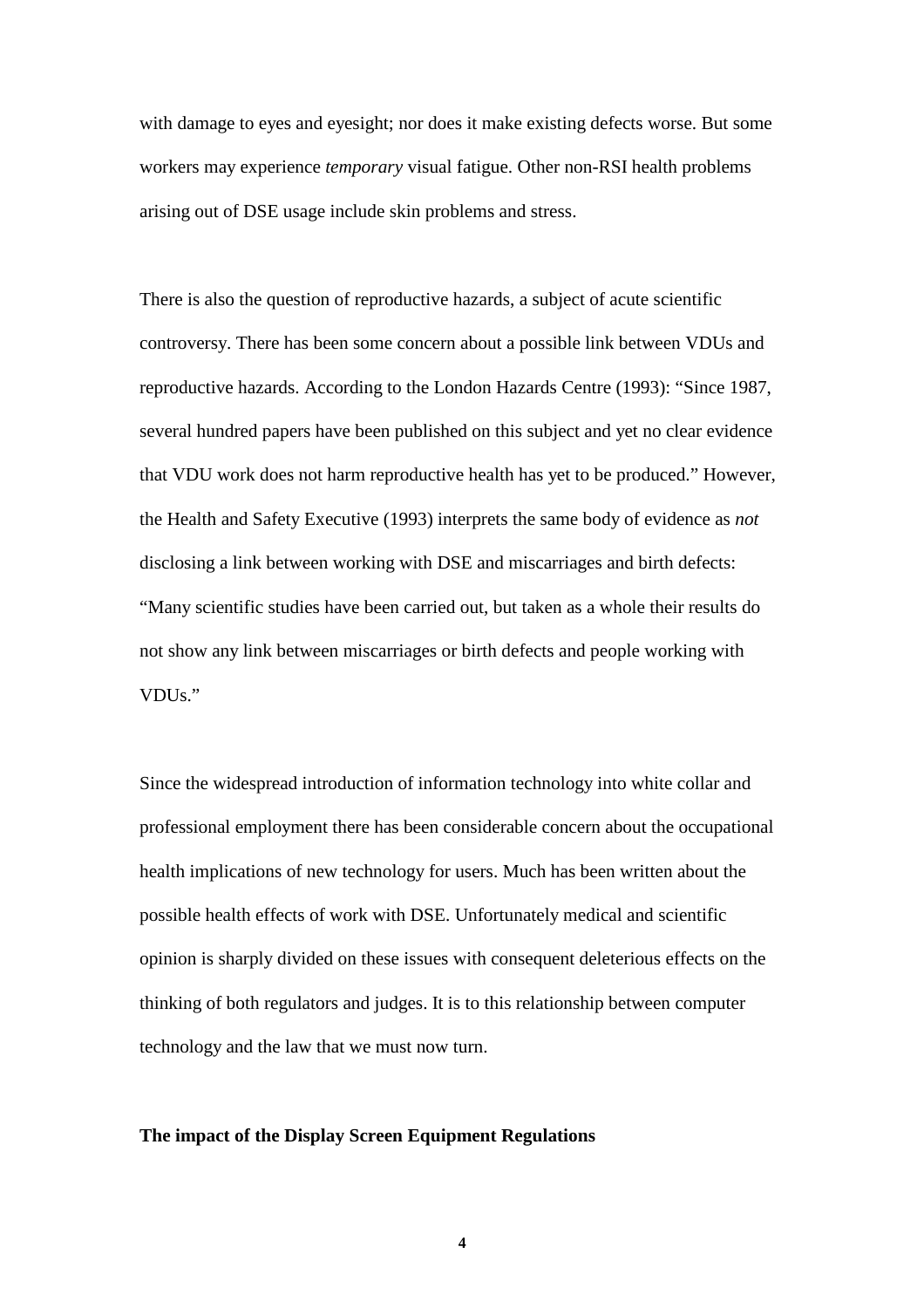Employers of workers who spend a significant amount of time working with display screen equipment are subject to minimum legal standards through the Health and Safety (Display Screen Equipment) Regulations 1992. The Regulations are the result of a European Directive (No 90/270/EEC, May 29, 1990**),** which was opposed by the UK government on the grounds that it was not convinced that existing scientific evidence sufficiently proved the existence of hazards (Johnson 1993).

Regulation 1 defines key terms used in the Regulations such as "workstation", "user" and "operator". The regulations only apply to "users" who are defined as employees "who habitually uses display screen equipment as a significant part of [their] normal work." Norton (1996) estimates that the Regulations cover five and a half million workers, one quarter of the labour force. Regulation 2 requires employers to carry out risk assessment exercises. Risks so identified must be remedied, and risk assessments must be reviewed in the light of changes to the work environment or in the light of relevant research findings. Regulation 4 says that employers must plan the activities of users so that their daily work on DSE is periodically interrupted by breaks or changes of activity. Users are entitled to take breaks away from DSE. Regulation 5 requires employers to offer eyesight tests to display screen users. If the test shows that spectacles are necessary then the employer must provide them. Regulation 6 stipulates that employers must provide adequate health and safety training in addition to training on how to use DSE equipment. Finally Regulation 7 lays down that every employer shall ensure that users are provided with adequate information about health and safety relating to their work-stations, as well as action taken by their employer to comply with the Regulations.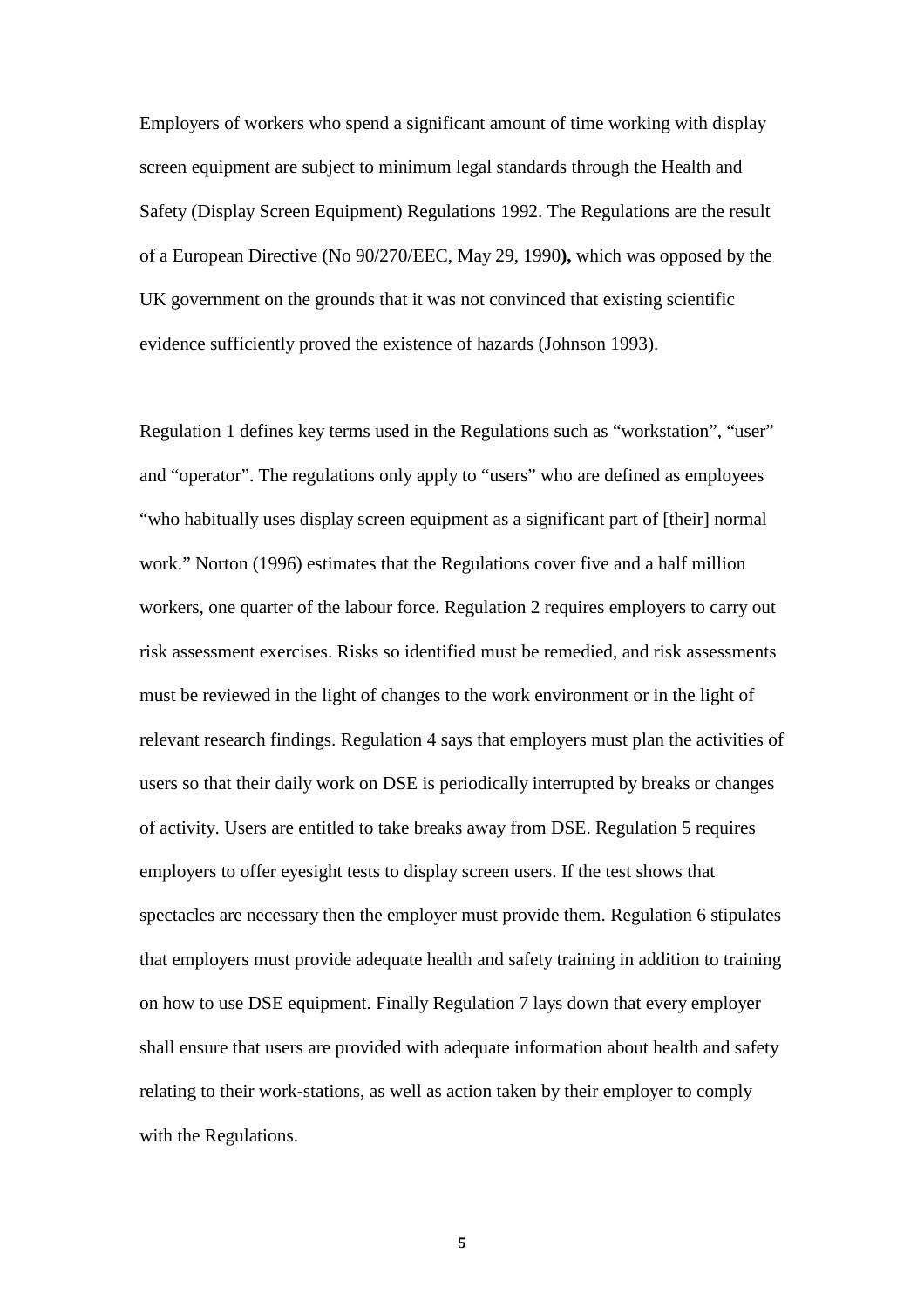As a result of these Regulations, employers must ensure that all new DSE meets minimum requirements as regards of the equipment itself as well as the working environment in which it is located. Existing workstations were required to be brought up to standard by the end of 1996. In addition employers have to assess and reduce risks and provide breaks from work. Other costs on employers flow from the requirement that eye and eyesight tests and any necessary spectacles must be provided at employers' expense. One of the main trade union concerns about the DSE Regulations is the absence of a clear definition of 'significant user'. Similar interpretation problems also exist in relation to rest breaks and eye test entitlements. Whilst the Regulations require that employers plan work so that users at work are able to take e periodic breaks away from DSE, they do not lay down specific times for breaks. Other EU states have gone further than the Directive (Stewart 1993). As regards eyesight tests, there is uncertainty over how far employers must meet the costs of spectacles and over the frequency of repeat tests. Whilst it is welcome that the Regulations have been introduced, the UK's Trades Union Congress and the London Hazards Centre (1993) have expressed concern that hard pressed health and safety inspectors will be unable to cope with the extra work arising from the introduction of this and other sets of regulations emerging from the European Commission's action programme on health and safety. In the absence of trade union organisation or effective enforcement by government inspectorates, it is unlikely that employers will prioritize the implementation of the Regulations. This view seems to be supported by available survey evidence.

In January 1993, coinciding with the introduction of the DSE Regulations, the authors carried out a survey of employees in 400 Local Authority Departments responsible for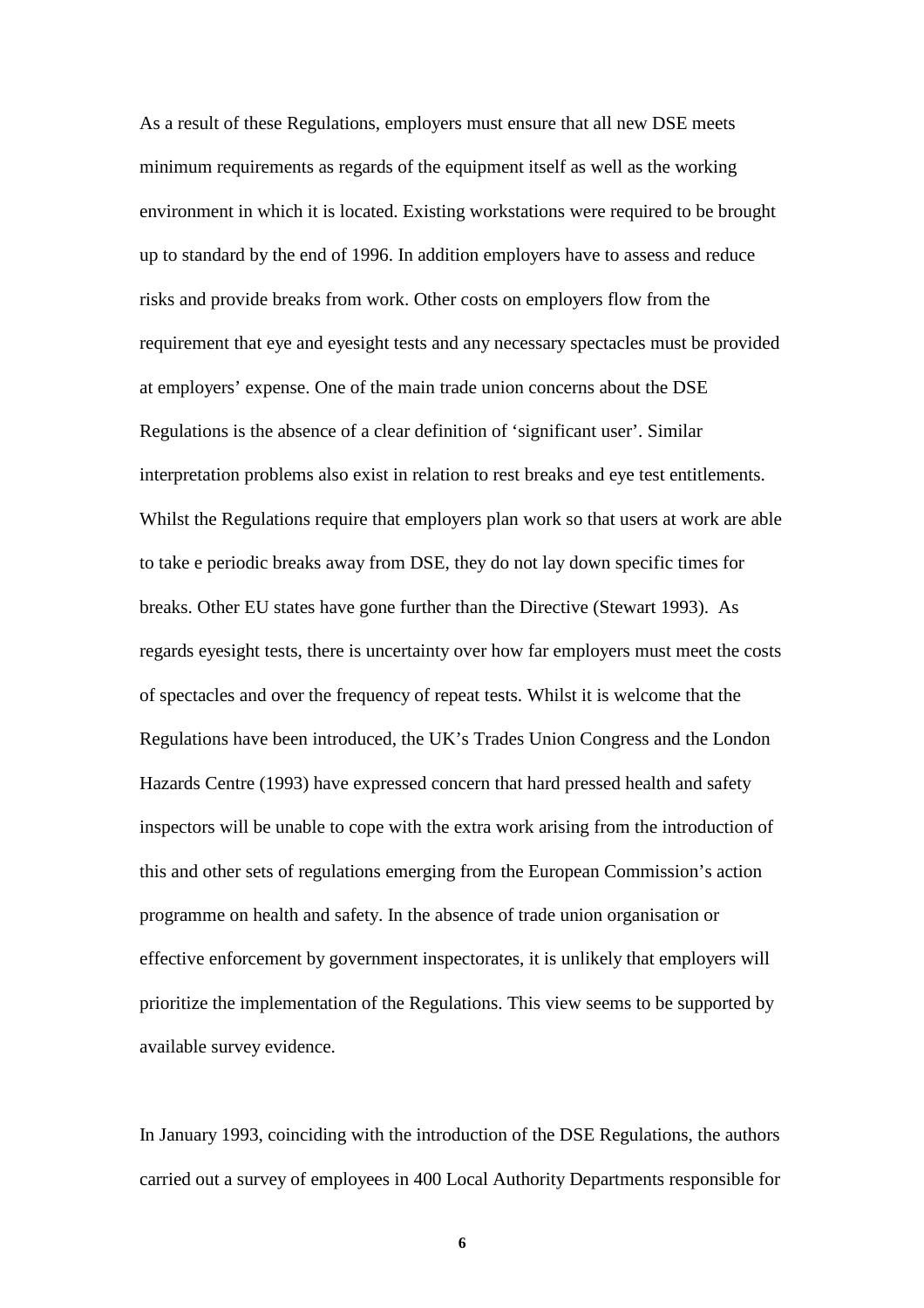the collection of local taxes. The respondents were chosen on the assumption that this work would be extensively computerized. The results of the survey must be treated with some caution because of our relatively low response rate (26.5%). Whilst the survey was primarily intended to identify some of the wider health and economic effects of computer usage, some of the data obtained is relevant to our discussion of the DSE Regulations.

The survey asked questions about rest breaks away from DSE, training and eye tests. On rest breaks: 35.6% of employees took a break after one hour; a further 28.8% after two hours; a further 30.6% after three hours; and 5% after four hours. In terms of the adequacy of these breaks: 65% of male respondents acknowledged the breaks as being adequate, as against 48% of female respondents. Over 45% of female respondents stated that breaks were too infrequent, as against just around 15% of male respondents. The survey also dealt with training. Almost 70% of female respondents, and just over 50% of male respondents, stated that they did not have any health and safety training in respect of the risks of working with workstation equipment. Finally on eye tests, just over 24% of local authority employers who responded were providing free eye tests, though only 20% went so far as to pay for spectacles for employees working with computers who were identified as having sight problems. The survey tried to do more than merely assess the extent to which local authority employers were complying with the DSE regulations. One of the matters we wanted to investigate were the negative health consequences arising from VDU usage. Respondents were asked to record which, if any, of the following symptoms they attributed to their work with DSE. The symptoms were: stress; physical (eyes, hands, headache and backache); other general health problems; adverse impact on working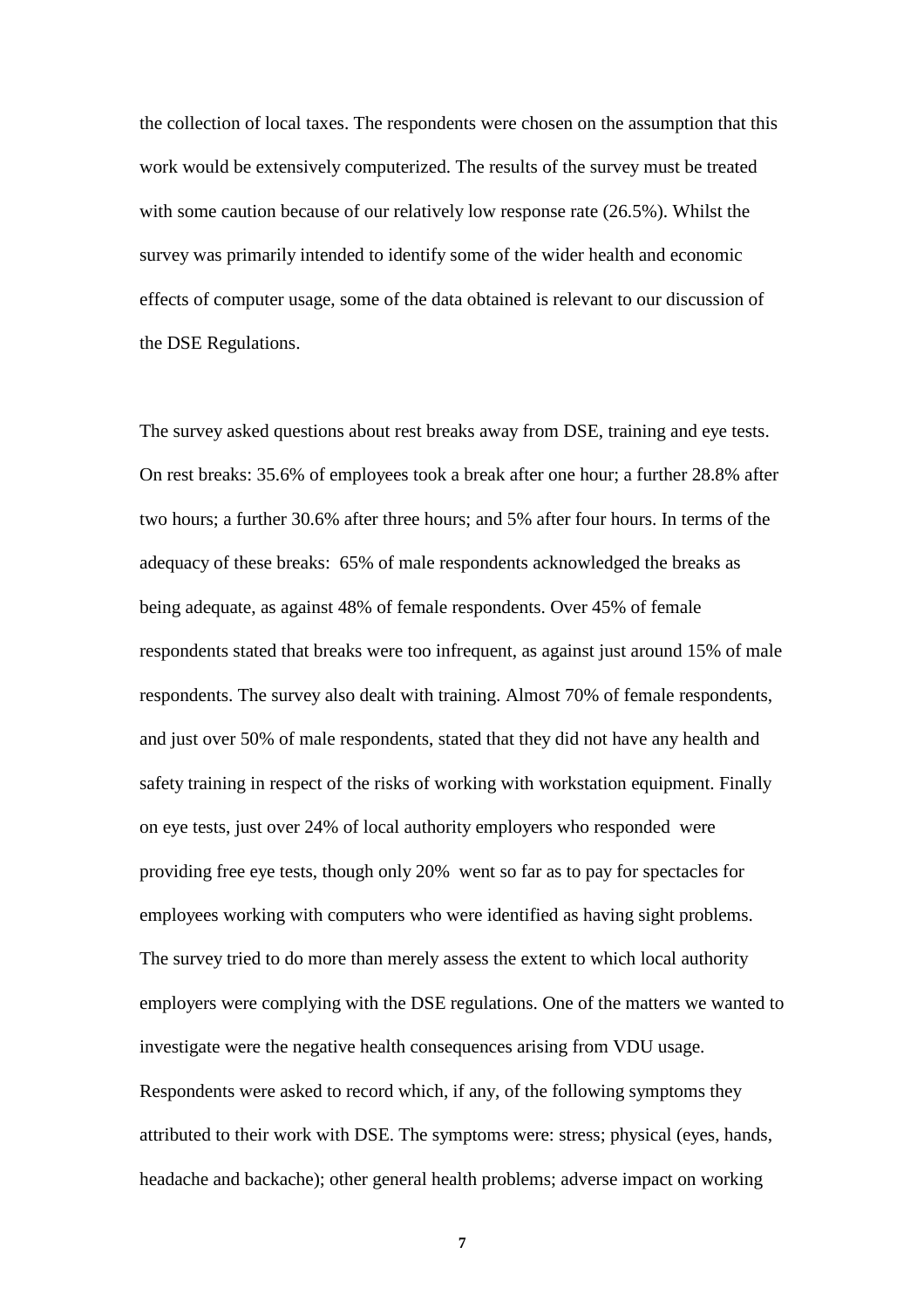life; adverse impact on social life; adverse impact on job satisfaction; decreased communicativeness; development of a drinking habit; development of a smoking habit; and a decrease in self confidence. On average, respondents identified close to four of the ten factors listed above as affecting them personally. This suggests that some users suffer serious negative effects from using computers and that this represents a potential economic and legal cost to the enterprise.

In order to investigate this point further, respondents were asked to identify extreme cases of negative physical or psychological effects which they attributed to work with DSE. 10.6% of respondents said they now had to wear glasses as a result of computer usage, and 11.7% of respondents identified cases of stress, medication or time off work. Given these findings, we were surprised to find a general neglect by employers of measures to deal with the problems identified by users. Respondents were asked about measures taken by managers in respect of the use of display screen equipment. On the positive side, 3.2% of employers practised stress counselling or stress management, whilst 4.3% of employers had adopted job rotation. A further 12.7% of employers had provided employees with anti-glare screens; whilst 12.7% had made other ergonomic improvements. These responses seem to be remarkably inadequate given the potential for costly litigation discussed below.

Nine months after the implementation of the Display Screen Equipment Regulations in January 1993, the Manufacturing, Science Federation (MSF) carried out a survey of 240 trade union safety representatives. The survey, reported by Battersby (1993), found that 50% of employers had not carried out the basic legal requirement to assess risks to health; 66% had not provided training on the dangers of work with display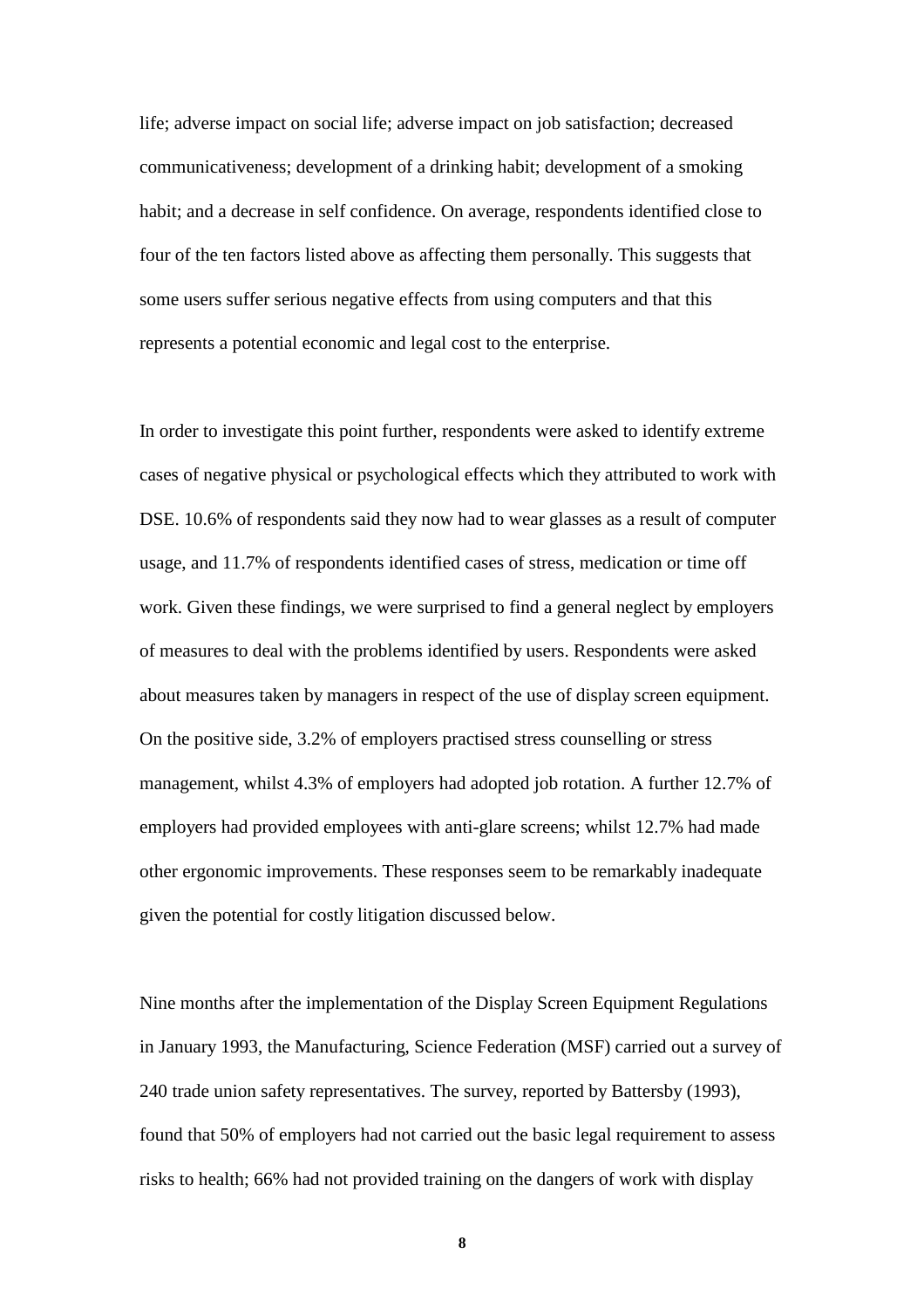screens; 32% had no procedures for eye tests; 37% had no procedures for providing glasses for display screen work; 42% had not allowed for regular breaks; and 46% had not consulted union representatives on the implementation of the Regulations.

In November 1995, almost two years after the implementation of the Regulations, the Trades Union Congress (1996) carried out a survey of 270 safety representatives, 89% of whom worked in the public sector. The survey showed that: in 73% of workplaces a risk assessment exercise had taken place, although only 48% of such assessments had involved trade union representatives. It was found that 66% of employers had established a formal policy to meet the requirements of the Regulations, while 88% said that users were allowed to take rest breaks -the median was a 10 minute break every hour. Just over one third of respondents said that their employer did not provide free eye tests. Those who did, tended to repeat tests every two years.

Respondents were also asked about the health effects of using DSE: 22% thought that the number of workers suffering from RSI was increasing; 27% thought that back pain was on the increase; 29% said that eye strain was on the increase, and 40% thought that stress was increasing. Given that this question did not relate to the respondents' own stress, back pain, RSI and eye-strain, but as to their perception as to whether such disorders were increasing, decreasing or static, how much weight can be placed on these opinions is a matter for conjecture.

In conclusion, regulations have been implemented as the result of a European Union initiative which at least laid down some basic technological and ergonomic standards for the protection of those working with DSE. Whilst European standards are to be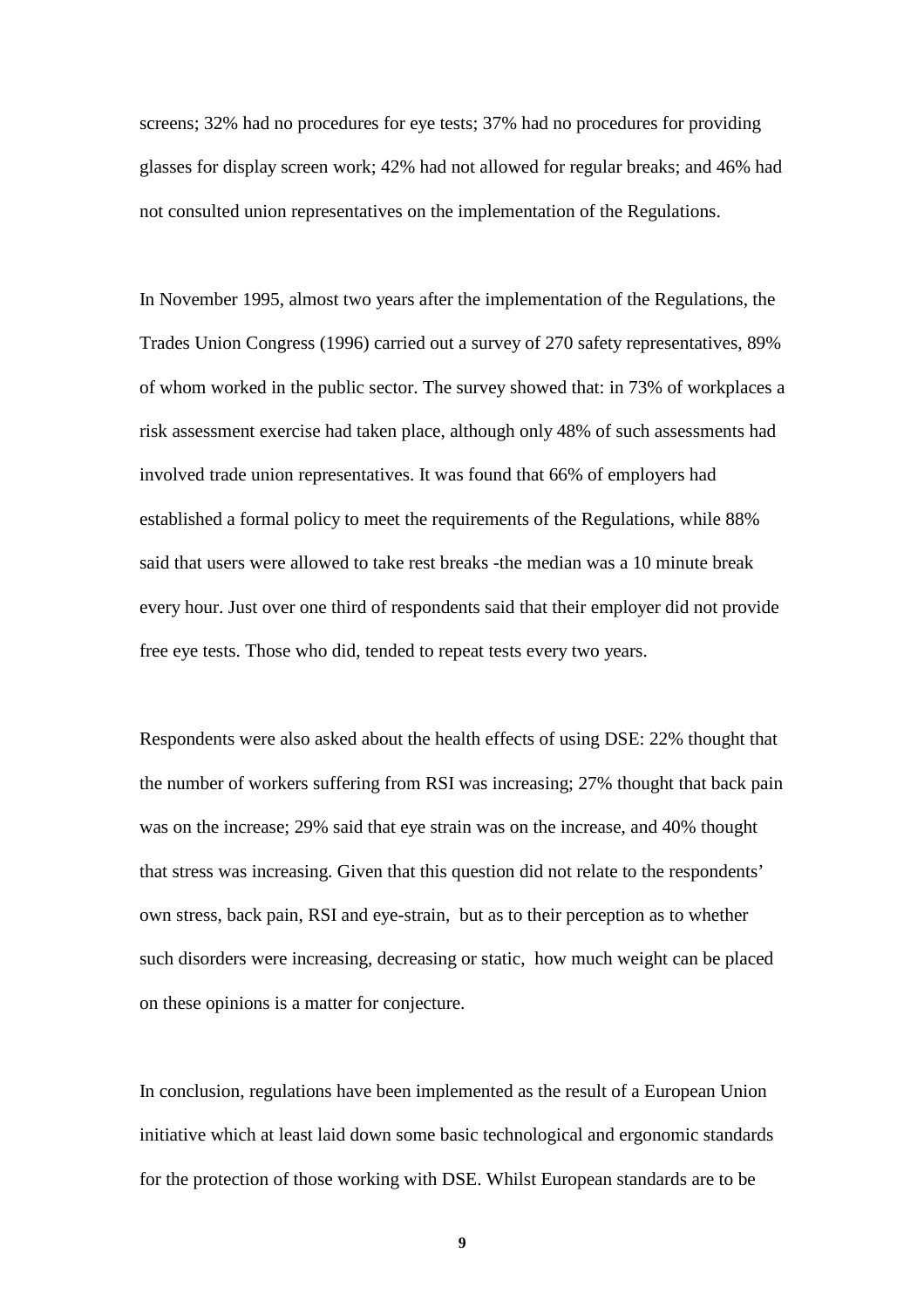preferred to the previous *laissez faire* position of the British government (which had adopted a non-binding code of practice on VDUs), we should not be too optimistic. As we have seen, there are problems with the DSE Regulations. Critics say they do not go far enough. In particular, that there are ambiguities in the Regulations, which extend to key definitions ('significant user') and to the failure to be more prescriptive about other important issues, such as the frequency and duration of rest breaks.

 Why then were these relatively mild regulations so bitterly opposed by the UK government? Part of the answer may be that the Regulations run counter to the preference of the British government for occupational safety standards which are based on self-regulation, advisory codes of practice and, more recently, on the notion of de-regulation (Williams 1995). Light may also be thrown onto the question by some of the survey evidence. The authors' survey suggests that the European standards were ahead of UK practice. The TUC survey shows that only gradual progress has been made in the formal implementation of the Regulations since the MSF survey in 1993. Certainly, the TUC felt that there was no case for de-regulation. Employers still need to take the Regulations seriously. The TUCs view is that the Regulations should be extended to cover all those using DSE, regardless of the amount of time they spent using the equipment, and that employers must recognise the importance of users taking frequent, short breaks away from DSE.

However the existing survey evidence needs to be treated cautiously. The responses came mainly from the public sector, and care must be taken not to make too assumptions about how the Regulations might have been implemented in the private sector. Furthermore, it may be that qualitative, as opposed to quantitative, research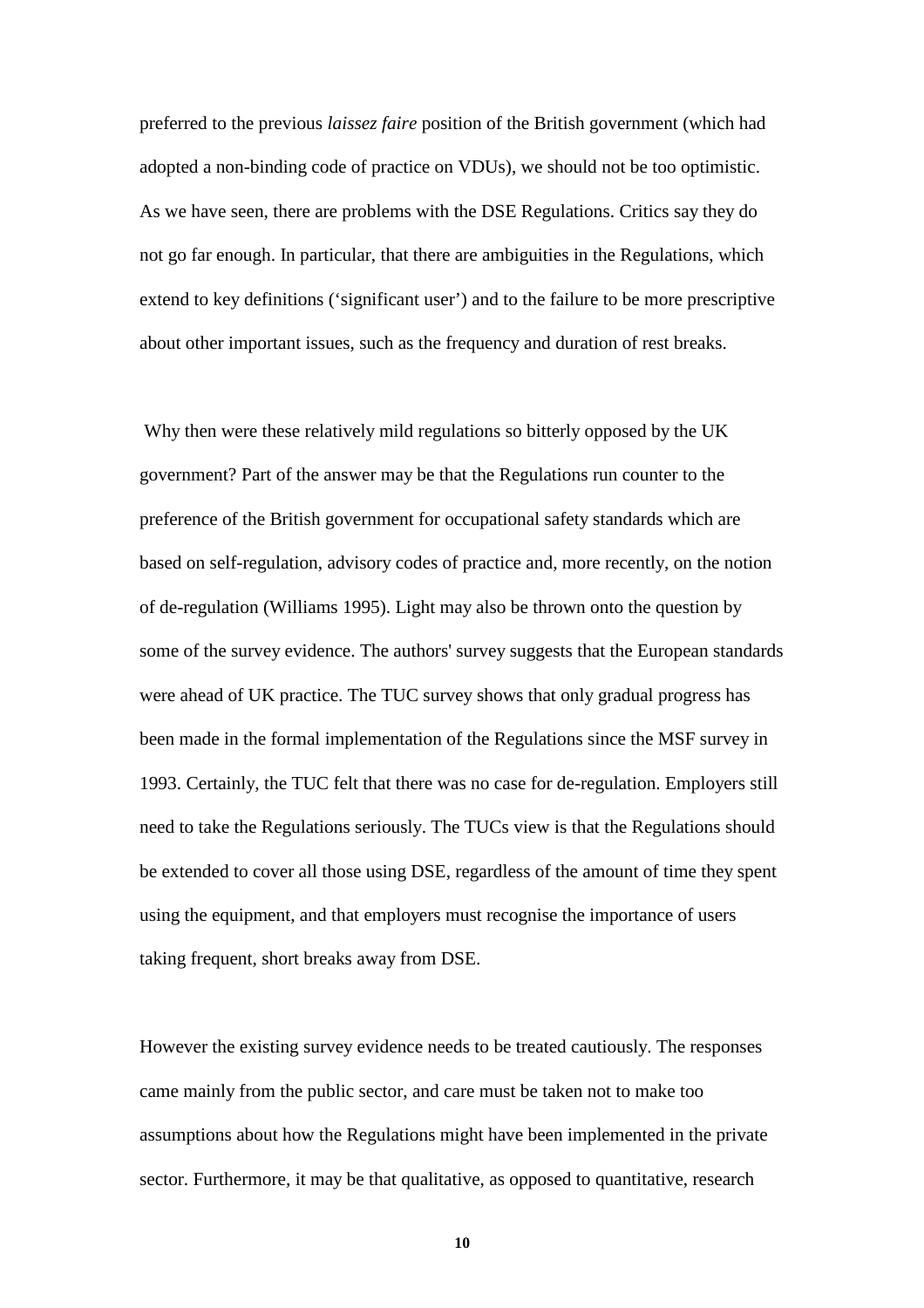methods should be tried. The surveys show the extent of formal measures taken by employers to comply with their legal obligations under the DSE Regulations, whether they have adopted a policy on DSE, whether they allow breaks, and so on. What they do not tell us is the extent to which these measures are successful in mitigating or preventing the health and safety risks which we know are associated with DSE usage. One way of addressing this issue is to look at industrial injuries litigation associated with work-related upper limb disorders.

#### **Establishing Legal Liability for Work-related Upper Limb Disorders**

Workers can claim damages under that branch of the law of negligence known as employers' liability, as well as for breach of statutory duty. Essentially, employers have a common law duty to take reasonable care for the safety of their employees. The burden of proof that there has been an injury, that it is work related, and that a reasonable employer would have taken reasonable steps to prevent it is laid on the employee. Because medical and scientific knowledge in this area are at a comparatively early stage of development, it is difficult for workers to win compensation for computer-related medical syndromes.

Employers are vigorously contesting RSI claims. Some of the tactics used to avoid claims are, to deny that RSI exists as a work related condition, or to argue the "no guilty knowledge" defence - that at the time the employer could not reasonably have been expected to know that RSI could have been caused by work, or alternatively that the employer had taken all reasonable care in the circumstances.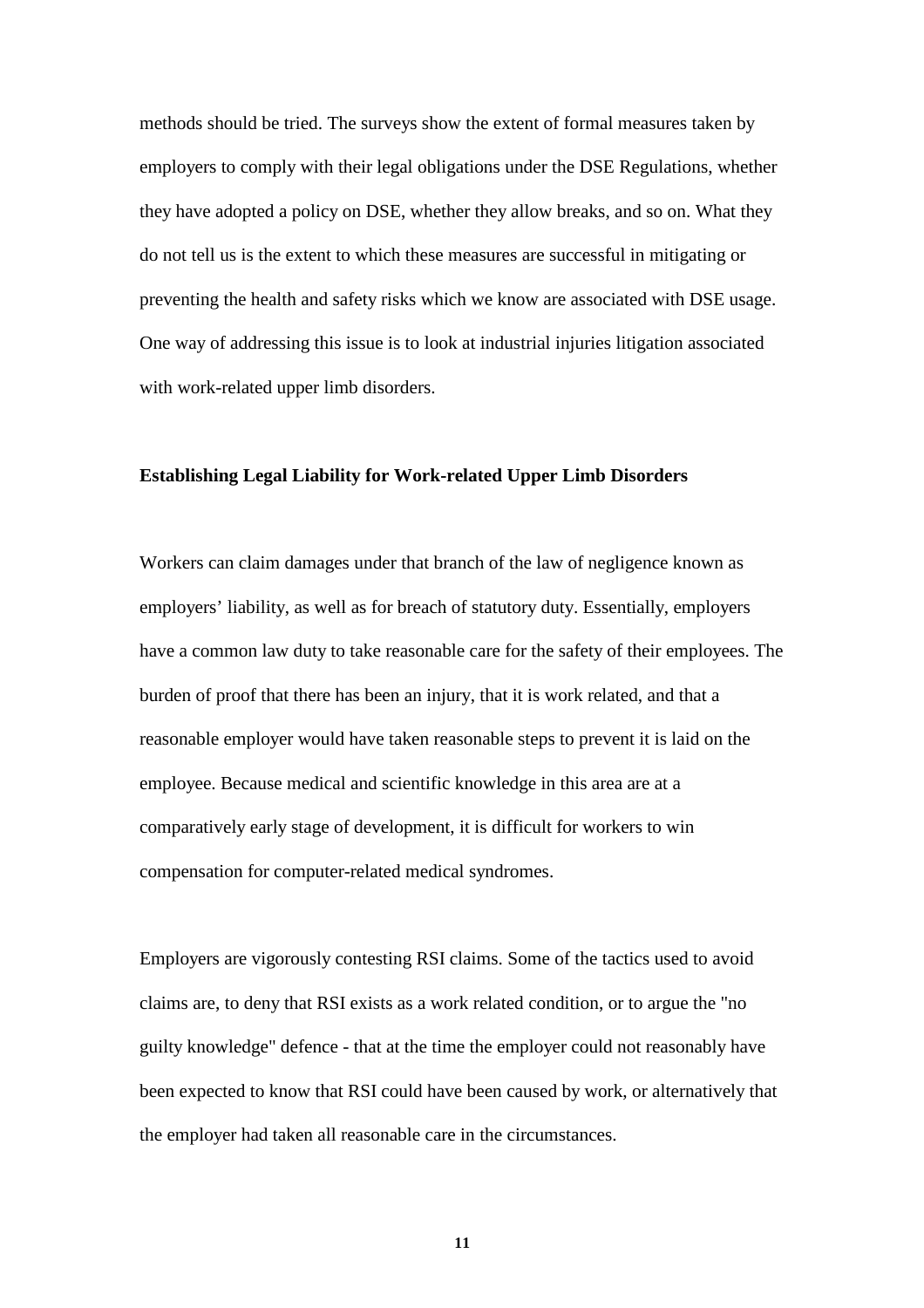As part of the common law duty of care, employers are under a legal duty to warn employees of dangers at work where the employer is in a better position to appreciate them. At a Trades Union Congress - Association of Personal Injury Lawyers (1993) conference on Work-Related Upper Limb Disorders, solicitor Mark Thompson described how the first wave of successful cases involved employers who had failed to provide any warnings. More recent cases have concerned warnings which were insufficient because they were not backed up with medical, training, or other remedial systems.

In contrast to the relatively vague judicial standards laid down by common law, employees can also claim compensation if their employer has breached a statutory safety standard designed to protect them. Relevant legislation includes the Offices, Shops and Railway Premises Act 1963, s. 14, and the Factories Act 1961, s. 60, both of which cover employers' duties in respect of the provision of seating. Seating should be of a suitable design and a footrest should be provided. The Manual Handling Operations Regulations  $1992$ ,<sup>2</sup> require employers to assess handling operations and to reduce the risk to employees to the lowest practicable level. Finally, there is the Workplace (Health and Safety and Welfare) Regulations 1992,<sup>3</sup> which cover workstations and seating arrangements. All of these regulations cover display screen equipment in a tangential way. The one set of regulations which are specifically designed to provide for the health and safety of display screen equipment users, the Health and Safety (Display Screen Equipment) Regulations 1992, cannot be used directly to provide an action for damages. This is because the Regulations cover only criminal, as opposed to civil law obligations.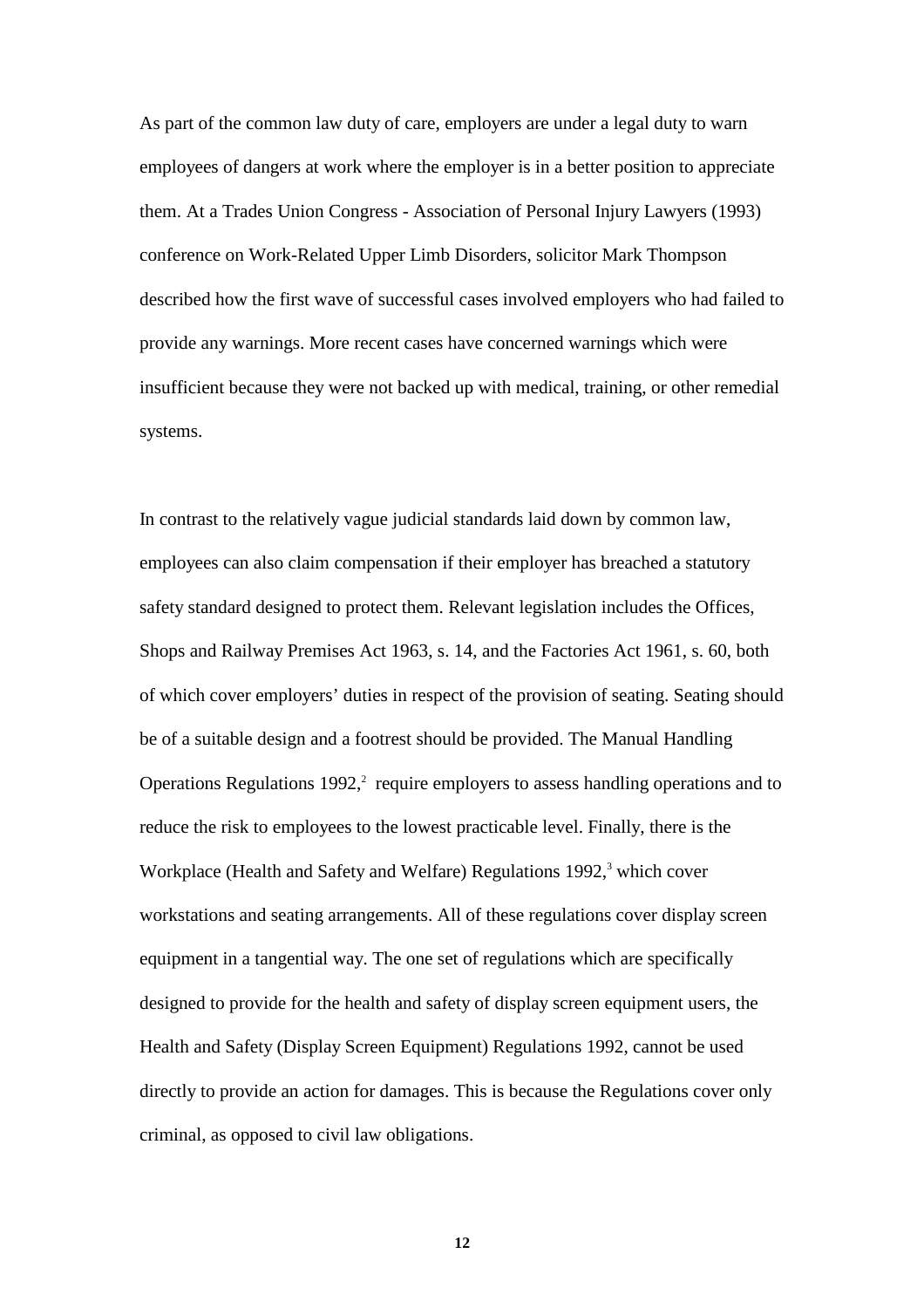Manufacturers of display screen equipment are also under a common law duty to take reasonable care to avoid injury to users of their products. Under the Consumer Protection Act 1987, manufacturers are subject to an apparently strict liability regime. In an interesting recent development, two of the largest computer manufacturers have begun to label their keyboards with warnings of the risks of developing hand and wrist injuries and how to avoid them. This initiative appears to have been taken as a purely defensive measure because computer manufacturers in the US face an increasing number of claims for damages from firms whose employees have won compensation for RSI caused by the use of computer keyboards (Labour Research 1994). First indications in the US are that this legal strategy seems to be successful (Hazards in the Office 1995).

In addition to claims for compensation under the civil law for negligence and/or for breach of statutory duty, workers may also be able to claim state benefits. State benefits have the advantage of providing no-fault compensation based on the social insurance principle. In this case, insurance is in the form of employers' and employees' national insurance contributions. In the short term, statutory sick pay and sickness benefit are payable.<sup>4</sup> For longer term sufferers, it is still possible to claim industrial disablement benefits, $5$  though industrial injury benefits were abolished as from 1983.<sup>6</sup> Establishing that an occupational disease satisfies the legal test of 'arising out of and in the course of the employment' can be more difficult. One of the ways in which this can be facilitated is in the case of prescribed occupational diseases.<sup>7</sup> Where the Minister has decided that a particular disease is work-related, and it has been added to the list of prescribed industrial diseases, benefit can be paid by the Department of Social Security to people suffering from the prescribed industrial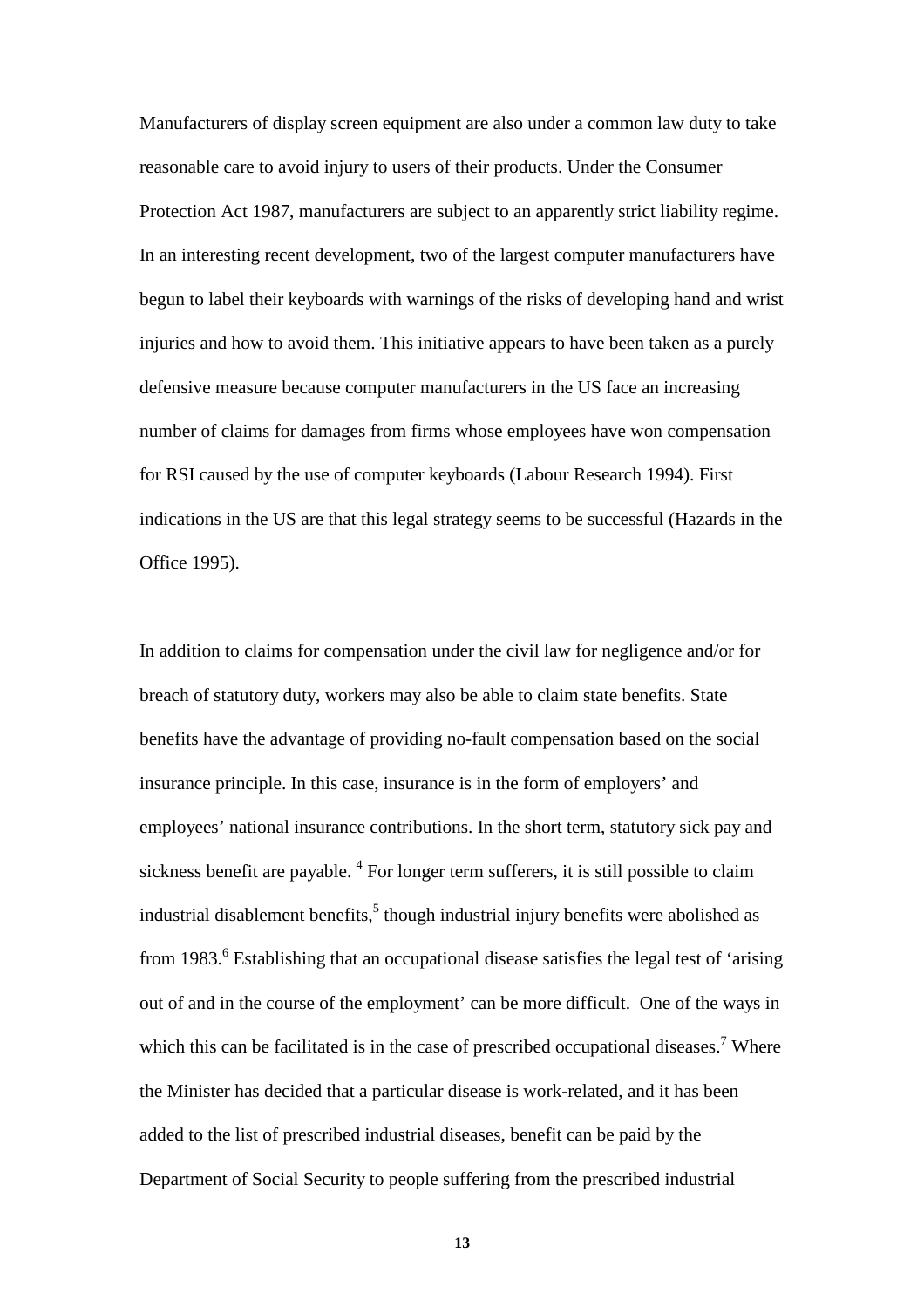disease. Some forms of RSI have been prescribed in relation to specific occupations and therefore sufferers can claim some compensation for what is officially recognized as work-related illness. These are colloquially referred to as writer's cramp,  $8$  beat hand,  $9$  beat elbow,  $10$  housemaid's knee  $11$  and tenosynovitis.<sup>12</sup>

Most strain injuries, however, are not prescribed diseases so that state compensation is not payable. The body which recommends the prescription of industrial diseases to the Secretary of State for Social Security, the Industrial Injuries Advisory Council, looked into work-related upper limb disorders as recently as 1992. Although it did recommend the prescription of carpal tunnel syndrome (arising out of the use of hand held vibrating tools) it did not feel able to recommend any further additions to the list of prescribed industrial diseases, observing that a dearth of good quality epidemiological studies had hampered its deliberations (Labour Research Department 1992).

In the UK, there have been a small number of successful cases establishing that employers must take reasonable measures to prevent RSI or face awards of damages against them. However, there has also been one notorious case in which a judge ruled that RSI was not of itself a condition known to medical science.<sup>13</sup> This decision threw the law in the UK into a state of some confusion.

Reported decisions in this area have been, so far, few in number but rich in substance (Labour Research Department 1992). In 1989, a secretary working for the Midland Bank won £45,000 agreed damages in an out-of-court settlement. Her claim was based on the allegation that she contracted RSI following the refusal of her employer to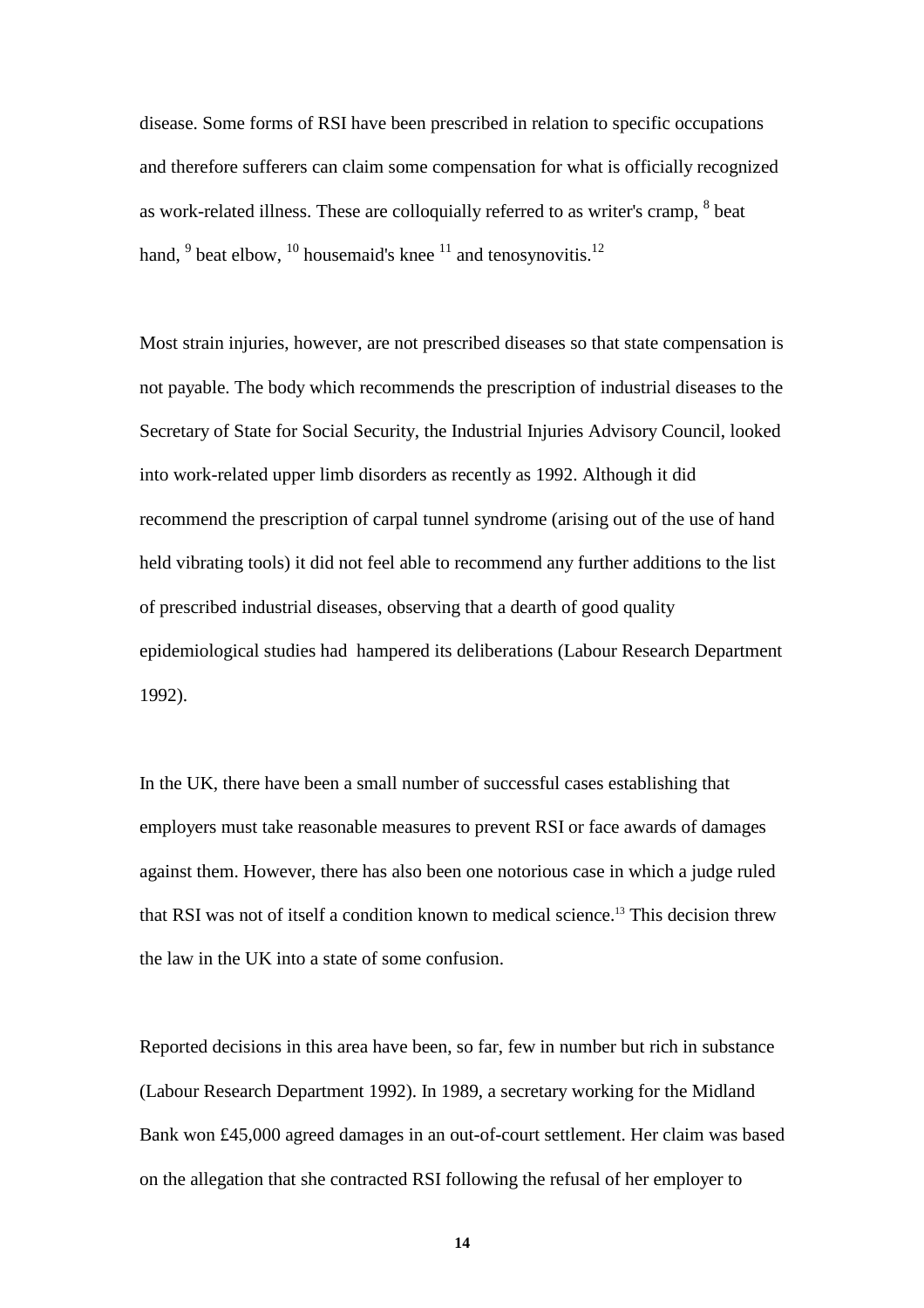change the desk at which she typed. In 1990, three computer data clerks, working for the Inland Revenue, were awarded £107,500 in an out-of-court settlement. They claimed that they had developed RSI after their employer had failed to provide safe working conditions.

McSherry v British Telecommunications<sup>14</sup> was the first case in which damages were awarded by a judge following a trial for injuries arising out of keyboard work. The plaintiffs (McSherry and Lodge) worked as data processing officers (DPOs) for British Telecom. In 1982 and 1983 they developed RSI. They brought a civil action against BT alleging that BT was negligent at common law and in breach of its statutory duty under section 14 of the Offices, Shops and Railway Premises Act 1963. The conditions under which they worked were quite extraordinary. Workers were paid according to a grading structure which depended on the number of keystrokes per hour they were able to achieve. The basic grade required 10,000 keystrokes per hour, the next grade 11,500, and the top grade 13,000. These rates had to be maintained over a given period of weeks to achieve the grade. Once the grade was achieved it was held for six months before further revisions took place. Even during that period the operators' keying rates were monitored and those who fell below their targets were interviewed by supervisory staff. In the High Court, Judge John Byrt QC found that: (1) by establishing a bonus structure which linked pay to keying speeds, BT encouraged workers to push themselves to the limits of their keying ability; (2) McSherry's symptoms were caused by a combination of the posture she adopted and the work itself. Her health symptoms were genuine and work-related. The typist had to work from a chair which was unsuitable because it could not be adjusted properly and was provided with a workstation which contained a panel which prevented a person of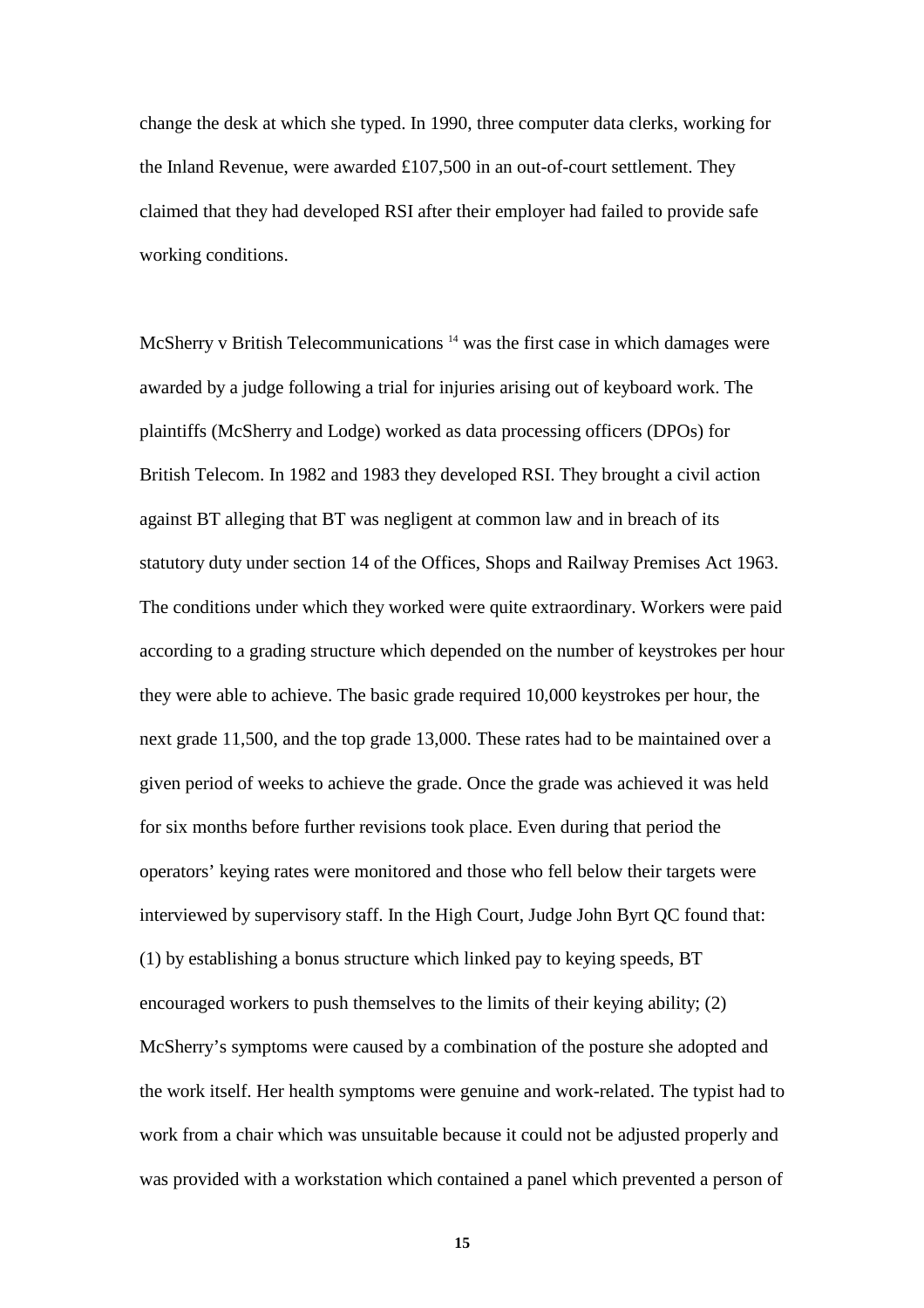average height from stretching her legs at the desk; (3) Mrs. Lodge had been provided with unsuitable seating for a long time, and that this, combined with her own poor posture, increased her vulnerability to RSI. Like McSherry she was also under pressure to maintain her key-stroking speeds. As a result of the above findings of fact the judge concluded:

In both cases I have found that each plaintiff suffered RSI as a result of her work, the condition being brought about by a repetitive stereotype movement of unsupported arms and hands. Further, I have found that the strain has been substantially added to by the strains which arose from the working systems in place and the ergonomics of the workstation, unsuitable chairs, and in the case of Mrs. Lodge the uncorrected bad habits on the part of the operator.

 Judge Byrt turned next to whether BT should bear any legal liability for this state of affairs. He referred to the case of Stokes v Guest, Keen and Nettlefold (Bolts and Nuts) Ltd.<sup>15</sup> where Swanwick J. reiterated the well-established legal principle that:

... the overall test is still the conduct of the reasonable and prudent employer taking a positive thought for the safety of his workers in the light of what he knows or ought to know ... where there is developing knowledge he must keep reasonably abreast of it and must not be too slow to apply it, and where he has in fact greater than average knowledge of the risks he may be thereby obliged to take more than average or standard precautions.

The difficulty in the British Telecommunications case, in the view of the judge, was that RSI was a branch of occupational medicine where the state of scientific and medical knowledge was still developing at the relevant time. The judge had to decide at what point the defendants knew, or ought to have known, of the risk of its employees developing RSI. In this respect, it was highly relevant that BT employed a team of professionals in occupational medicine and ergonomics working under the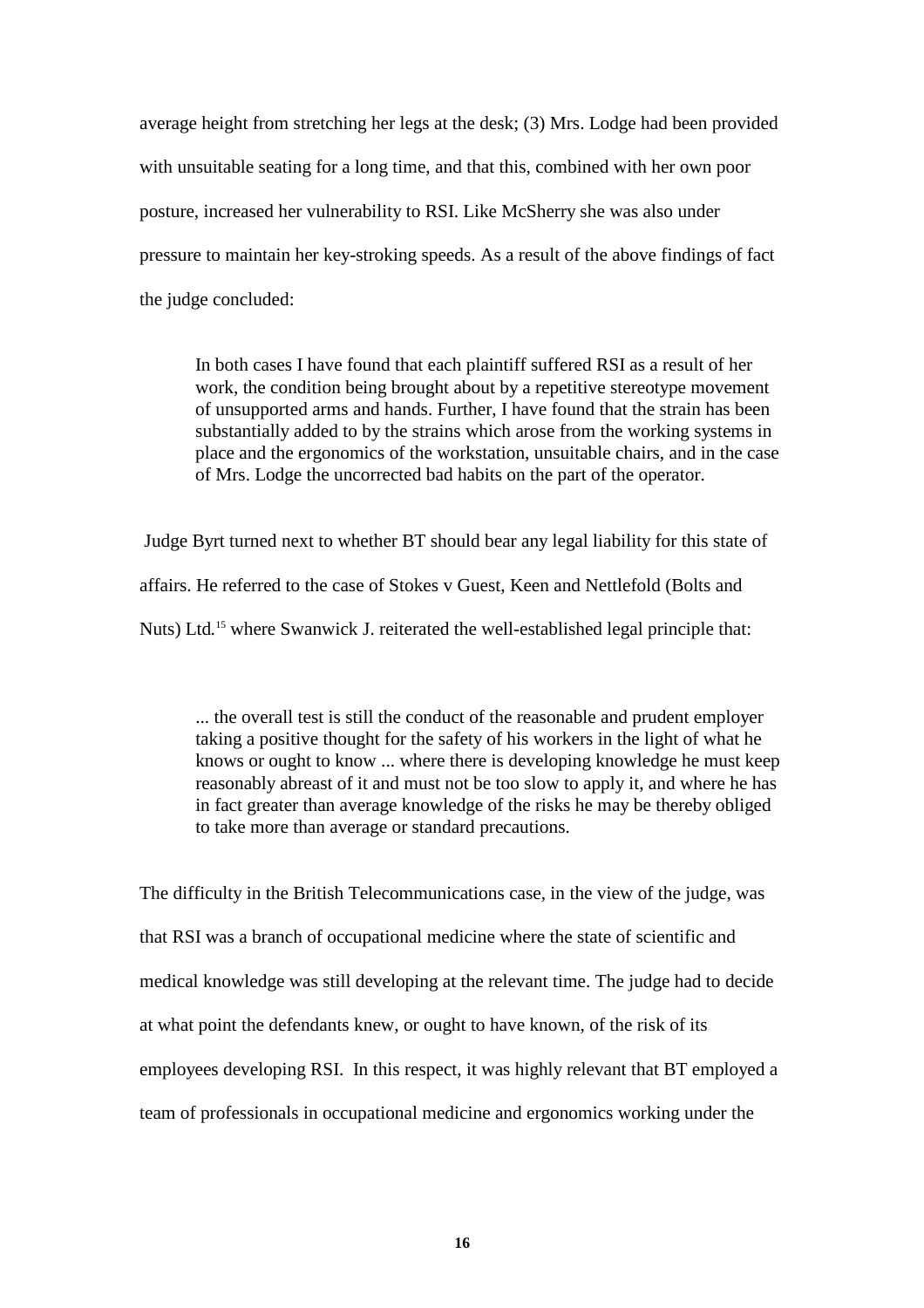direction of a Chief Medical Officer. As a result of hearing the evidence of two expert witnesses, the judge surveyed the available state of scientific knowledge about RSI.

In Britain, work which was carried out in the 1970s by both the Department of Employment and the Health and Safety Executive tended to concentrate on the link between tenosynovitis and blue collar work. However, by 1981 RSI had emerged as a problem for white collar civil servants. In 1980, the ergonomic aspects of VDUs were dealt with at a conference and in a book by Cakir *et al.*(1980*)*. Given that from 1981 or so the state of knowledge about the relationship between workstation design, posture and muscular fatigue was available to those professionals who had access to the literature in their field, the question was whether BT were or, should have been, aware of it? This question the trial judge answered in the negative:

I am not satisfied that the defendants knew sufficient about the causal connection between RSI and keyboard work to warrant radical action in time to save either Mrs. Lodge or Mrs. McSherry, nor am I satisfied that they should be affected with constructive knowledge."

The problem was that the women in question developed RSI in 1981 whereas the trial judge found that BT could not reasonably have known about the link between RSI and keyboard work at that date, given that the required knowledge was being disseminated to an expert audience for the first time between 1981 and 1984. However, the judge went on to find BT liable for failing to deal with the issue of poor posture:

I am satisfied that the defendants knew or ought to have known that postures of the sort adopted by Mrs. McSherry and Mrs. Lodge and their work colleagues were, in the course of time, likely to cause them musculoskeletal injury. Accordingly, in my judgment, they were under a continuing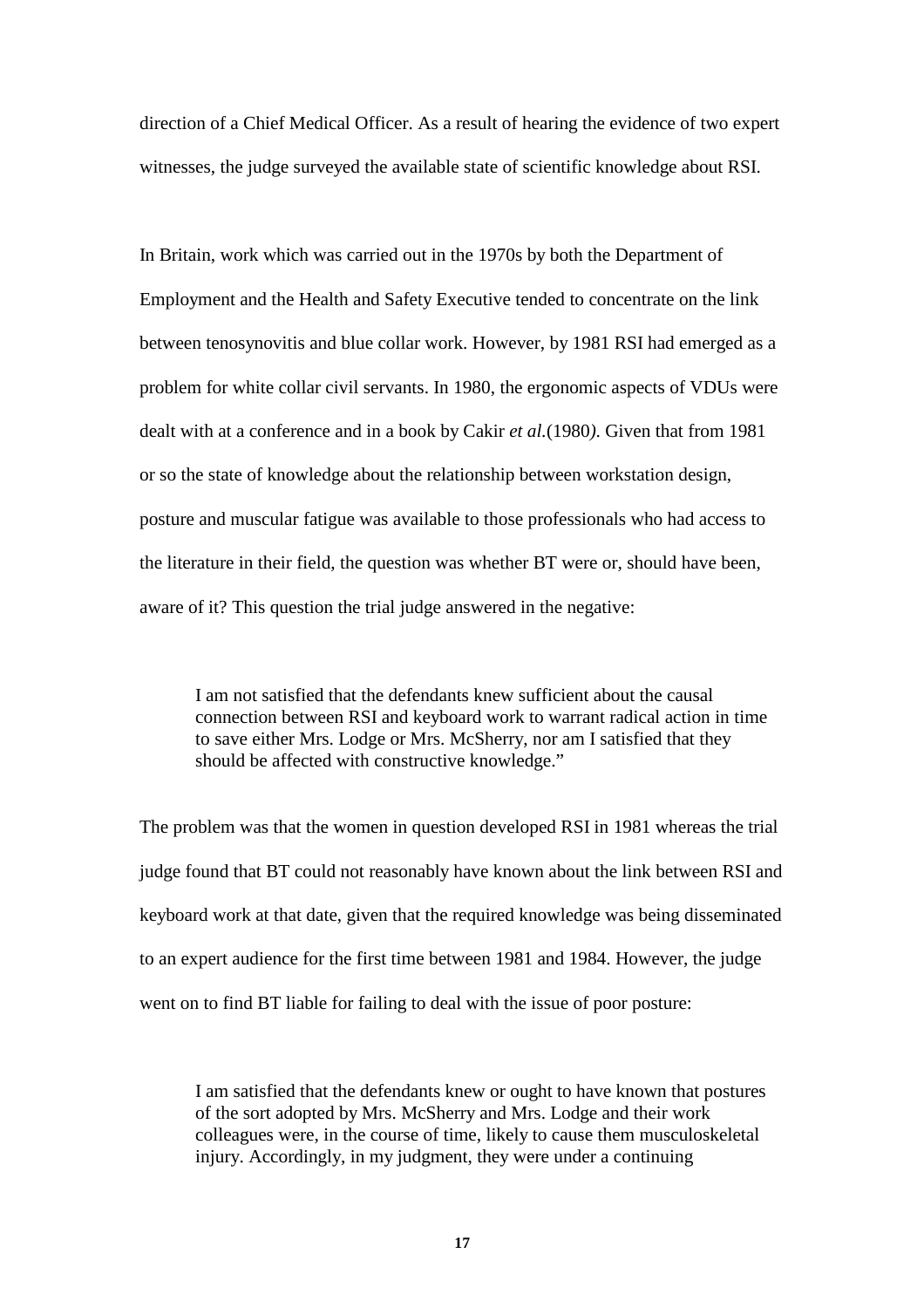responsibility to ensure that these postures were corrected so as to mitigate as best possible the risk that the plaintiffs might suffer injury.

In addition, the judge found that BT was in breach of the absolute statutory duty to provide proper seating pursuant to section 14 of the Offices, Shops and Railway Premises Act 1961*.* The breach of this duty contributed to the injuries of both women. They were each awarded damages of £6,000 for pain and suffering arising out of their injuries.

BT decided to appeal, but shortly before the case was to be heard an out-of-court settlement was agreed involving unspecified payments to eleven workers, including Mrs. Lodge and Mrs. McSherry, on the basis that the terms of the settlement were to be kept secret.

The *McSherry* case was followed by a contrary decision Mughal v. Reuters Ltd**.**  In Mughal*,* Judge Prosser QC, sitting as a Deputy High Court judge, heard a claim in negligence brought by a journalist, backed by his trade union, the National Union of Journalists, against his employer. Mughal started work as a journalist for Reuters in 1987. He worked first of all spending about half his time using a keyboard and VDU. He was subsequently moved to the equities desk where he spent most of his time at a keyboard and VDU. It was then that Mughal alleged that he sustained pain and suffering and loss of earnings after developing RSI in his fingers, hands, arms, and shoulders resulting from his work with VDUs. He alleged that Reuters were negligent at common law in that they failed to provide him with adequate advice and equipment. Rafiq Mughal gave evidence that he had received no advice about posture, the need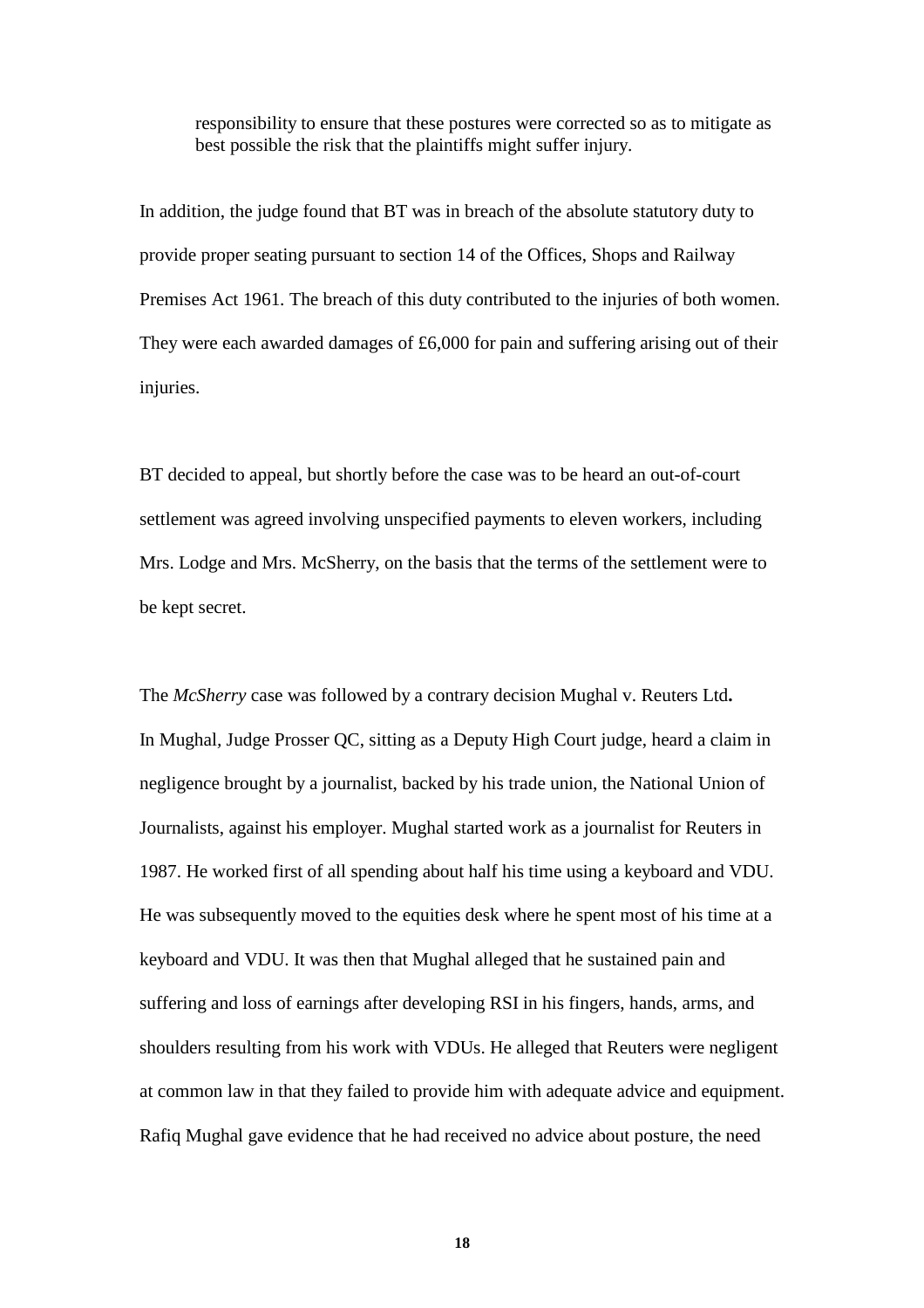for breaks away from the VDU nor about keeping his arms parallel to the keyboard, and the correct angle of his eyes to the screen.

Most of the evidence before Judge Prosser was medical, and most of it contradictory. Mughal was first diagnosed as having RSI by his general practitioner. This diagnosis was confirmed by a specialist who prescribed medication and physiotherapy, saying that there was no reason why Mughal should not make a full recovery. This prognosis was contradicted by a second specialist who again diagnosed RSI but took the view that the prospects for recovery were very poor. Mughal was then referred to a third consultant, who could find no clinical foundation for Mughal's complaints. Examinations were finally carried out by two consultants on behalf of Reuters who both rejected RSI as a medical diagnosis.

Litigation such as this frequently turns on the credibility of expert witnesses appearing for each side. In this case the judge was far more impressed with the expert witnesses appearing for the defence than those appearing for the plaintiff. Of Mughal's main witness Judge Prosser said: "I saw and heard Dr. Pearson and I frankly found him hesitant and unsure with almost every answer he gave. He did not fill me with confidence ... By the end of his evidence, I was no wiser as to what repetitive strain syndrome or injury was meant to be." Judge Prosser went on to say that he had read and re-read many articles on RSI and it was clear that there was a wide spectrum of debate and division. He believed that the mainstream view, and the view of those expert witnesses appearing for the defence, was that there were no clinical symptoms that could be pointed to as confirming that a patient had RSI as opposed to a specific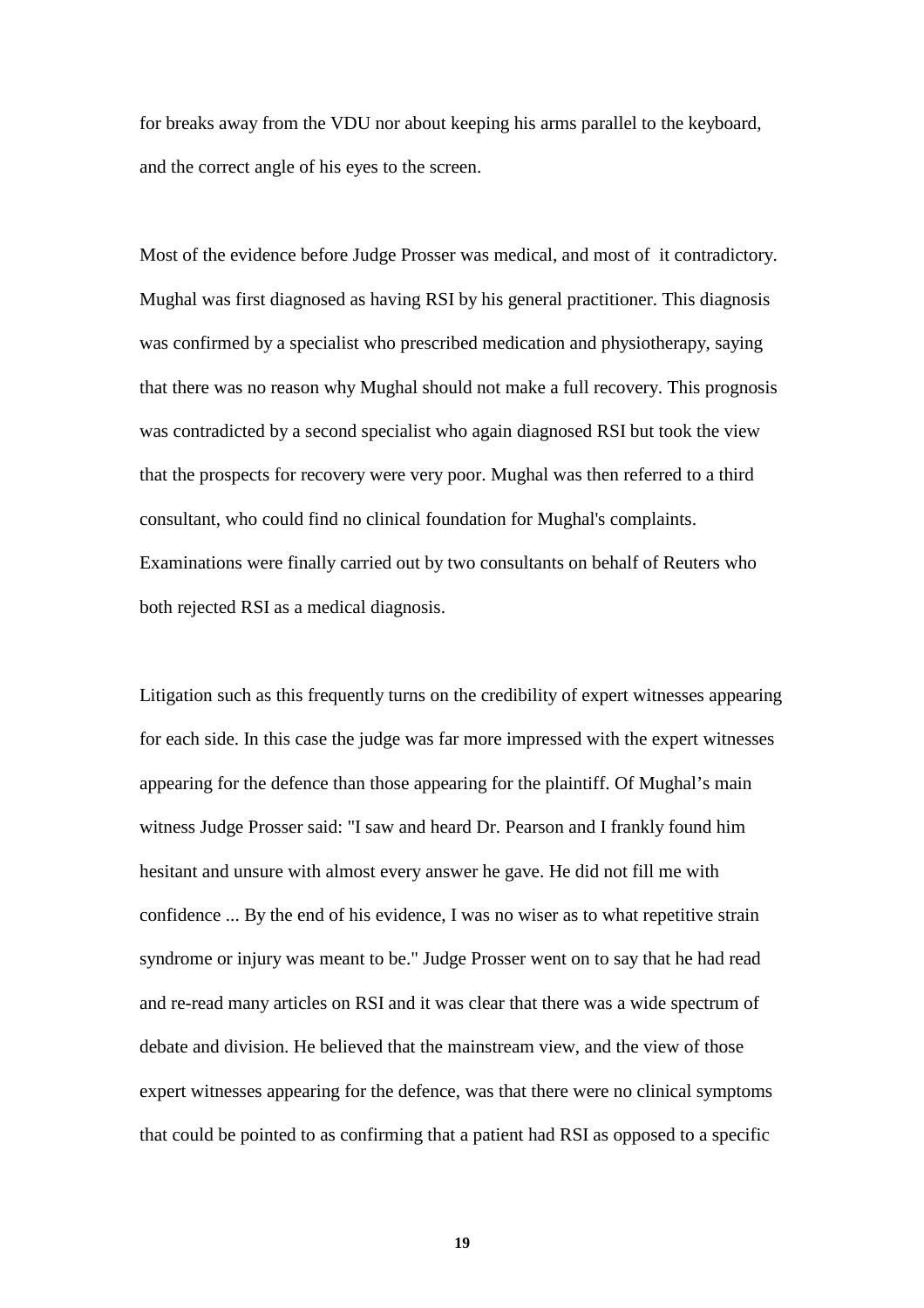condition such as tenosynovitis. Judge Prosser was much more impressed by the

expert witnesses for the employer:

The evidence of Mr. Campbell Semple and Mr. Matthewson has been the greatest help to me. Both knew the literature on the subject of RSI and ULD (upper limb disorder). Both were clear and convincing and authoritative. Essentially they each gave reasons for their opinions which to my mind were cogent and sound. Neither accepted the diagnosis of ULD or RSI as a distinct pathology.

Returning then to that condition called RSI that has sparked off much worldwide speculation, both Mr. Semple and Mr. Mathewson are clear in their own minds that RSI is in reality meaningless, in that it has no pathology. Indeed, both take the view that RSI has no place in the medical books and from my acquaintance with it in this case, I agree with them. Its use by doctors can only serve to confuse. Bearing in mind the vast amount of study and writing on this subject, it is an expression that can lead to all kinds of speculation, not only as to what a patient is actually suffering from, but as to the causation of it, thereby creating further confusion, particularly amongst employers, because of the uncertainties surrounding the condition called RSI and its apparent causation according to some people.

Finally what of the behavior of the employer? Reuters were found by the judge to be both prudent and careful: "How could an employer deal with the unknown or the uncertain in providing a safe system and place of work particularly when it was agreed that there was no one safe method of sitting or posture to satisfy different employees." How are the decisions in the *British Telecom* and *Reuters* cases to be reconciled? Much of the perceived 'problem' is evidential as opposed to doctrinal. The London Hazards Centre (1993) notes that "...upwards of 30 terms are in common use to describe various forms of RSI". RSI is only shorthand for a large number of different medical conditions sometimes referred to as work related upper limb disorders. It may be that what experts understand by the term RSI is so variable as to be ultimately meaningless.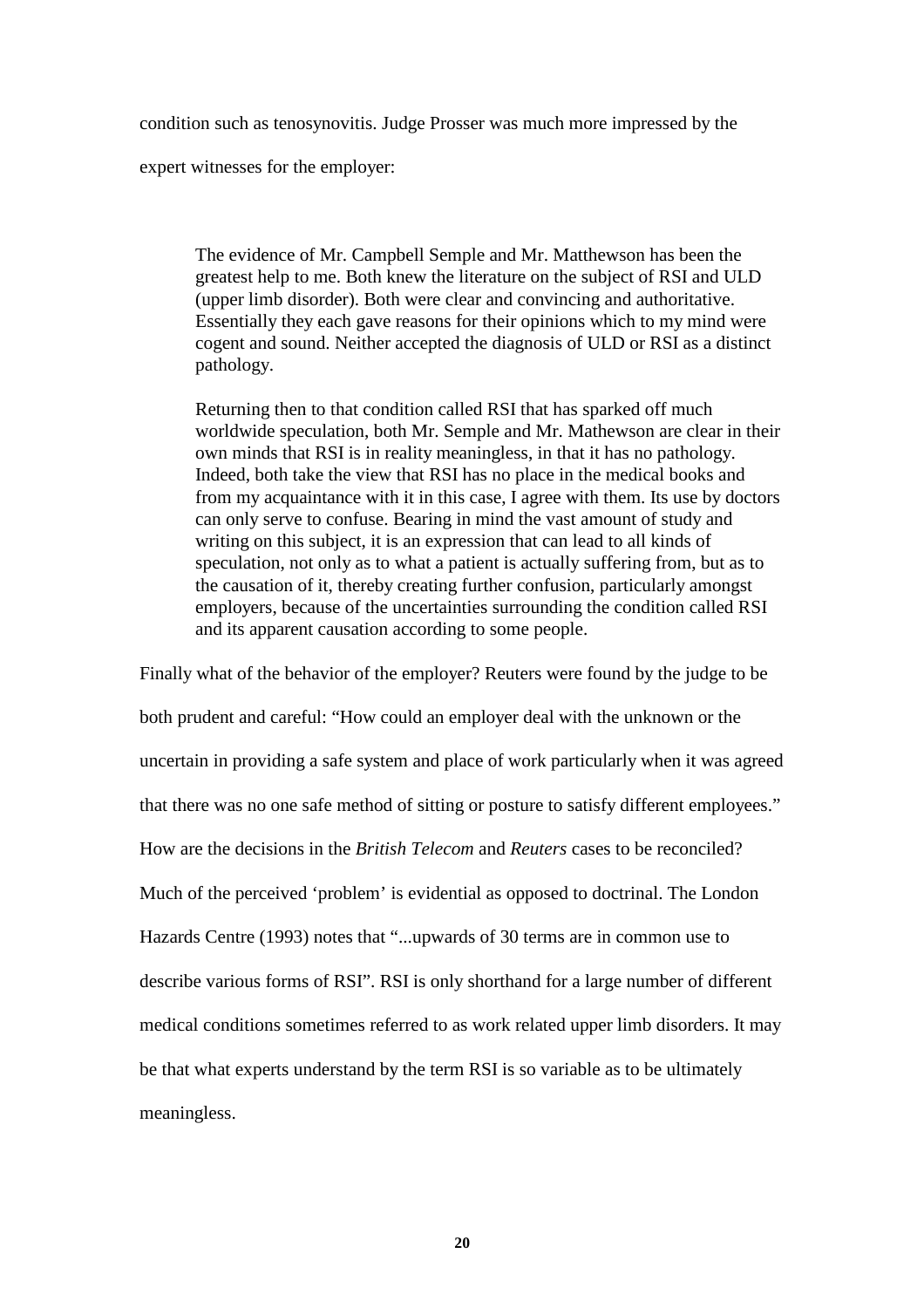This decision was initially seen as a setback for RSI sufferers. However its impact from a legal point of view is minimized, partly because decisions of the High Court do not provide a precedent for other cases, and partly, because since the Reuters decision in October 1993, unions have gone on to win significant amounts of money in out-ofcourt settlements in other cases.

In January 1994, a typist for the Inland Revenue won £79,000 in an out of court settlement.<sup>16</sup> Kathleen Harris, who had been employed by the Inland Revenue for 15 years regularly typed between 13,000 and 16,000 keystrokes an hour under a work measurement system called "Treasury typing units". Her case related to; posture, inadequate work furniture; a lack of breaks from typing (she worked a seven and a half hour day, with just one break of half an hour for lunch); and to the supervisory system related to the "Treasury typing units". She was diagnosed as having lateral epicondylitis, a form of "tennis elbow", was forced to retire 12 years early. The size of the award reflected the loss of future earning power caused by early retirement on health grounds.

The award in the Harris case which was then a record out-of-court settlement was then beaten in another case involving the Inland Revenue. In early 1996, Mrs. Tovey, who had worked as an audio-typist since 1986 was categorised as 30 per cent disabled having been diagnosed in 1990 as suffering from tenosynovitis, a form of RSI. Her lawyer told The Times newspaper that the award would end doubts about the existence of RSI.<sup>17</sup> The awards in Harris and Tovey led to the negotiation of a no-fault compensation scheme between the Inland Revenue and the Public Services, Taxation and Commerce Union.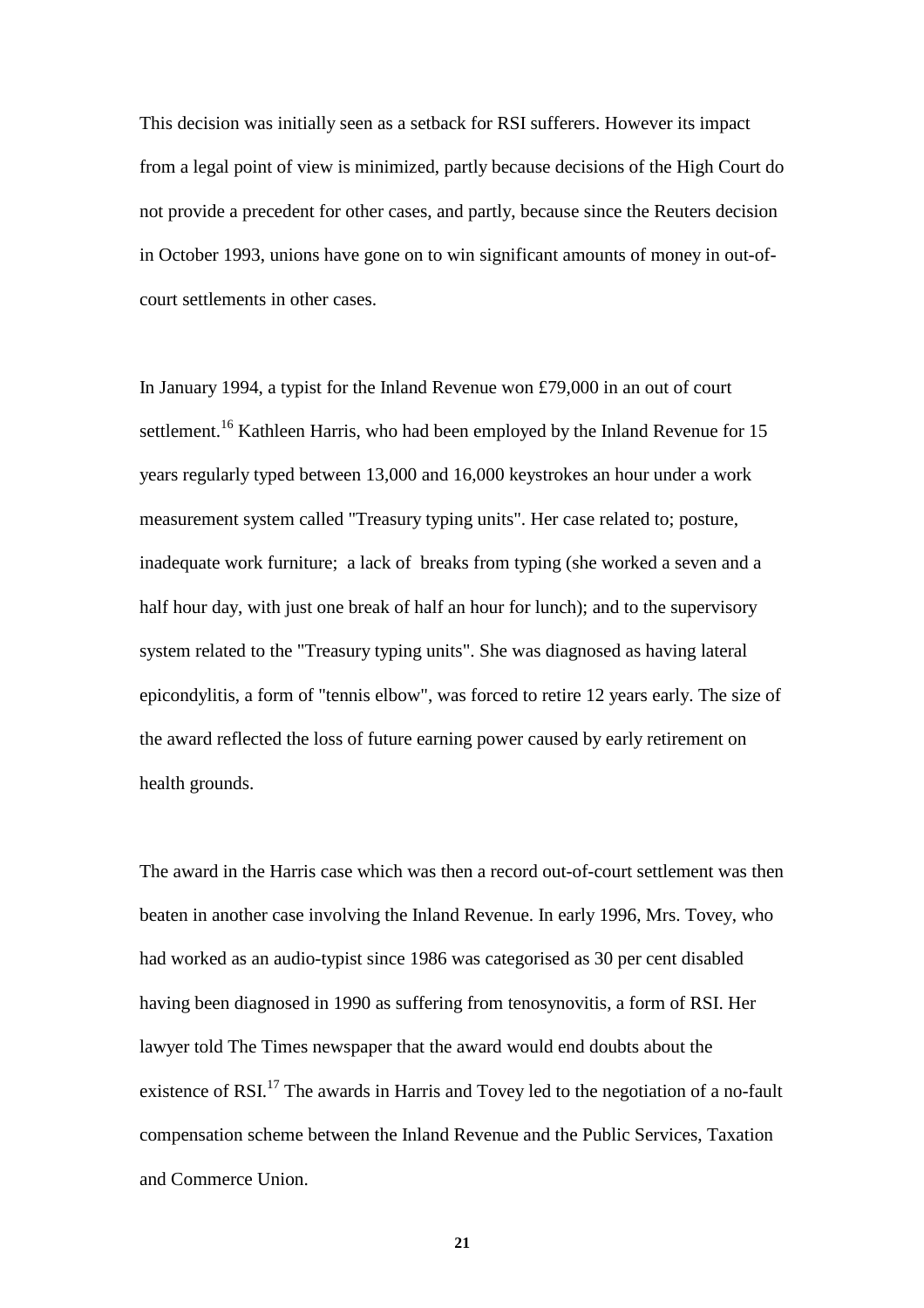If administrative regulation has failed to transform law and practice on VDUs, what of the common law? Whilst regulations are intended to modify outcomes and processes at work, the common law aims to compensate the worker and by doing so to regulate conduct and to deter employers from falling below the standard of the hypothetical reasonable employer (Hoffmann 1995). However this dual function can only be discharged if the plaintiff is able to satisfy the evidentiary requirements of an adversarial legal system based on the traditional concept of fault.

In order to succeed therefore the worker needs to be able to prove that s/he sustained an injury known to medical science (the medical question); that this was caused by and arose out of his or her work and that the employer was legally responsible for the injury (this latter is a question of law). In the case of Kathleen Harris she was diagnosed as having lateral epicondylitis, which is a recognized medical condition. Rafiq Mughal claimed to be suffering from diffuse RSI, a condition which according to the British Orthopedic Association and some doctors (Brookes 1994) does not exist. In *Mughal* the employer was able to succeed with the defence that RSI did not exist, and that, in any case, the employer had taken reasonable care. In the BT case the "no guilty knowledge" defence succeeded even though the employer was found to be negligent on the ground that BT could have foreseen that some injury was likely to arise out of the poor posture and "bizarre" seating arrangements.

What is shown by these cases, therefore, is that it is possible to bring and win claims based on what is commonly referred to as RSI or Work Related Upper Limb Disorders (WULDs), but that, in the view of Allen (1994) in order to stand a chance of success, claims have to be based on precise diagnosis of a known condition backed up by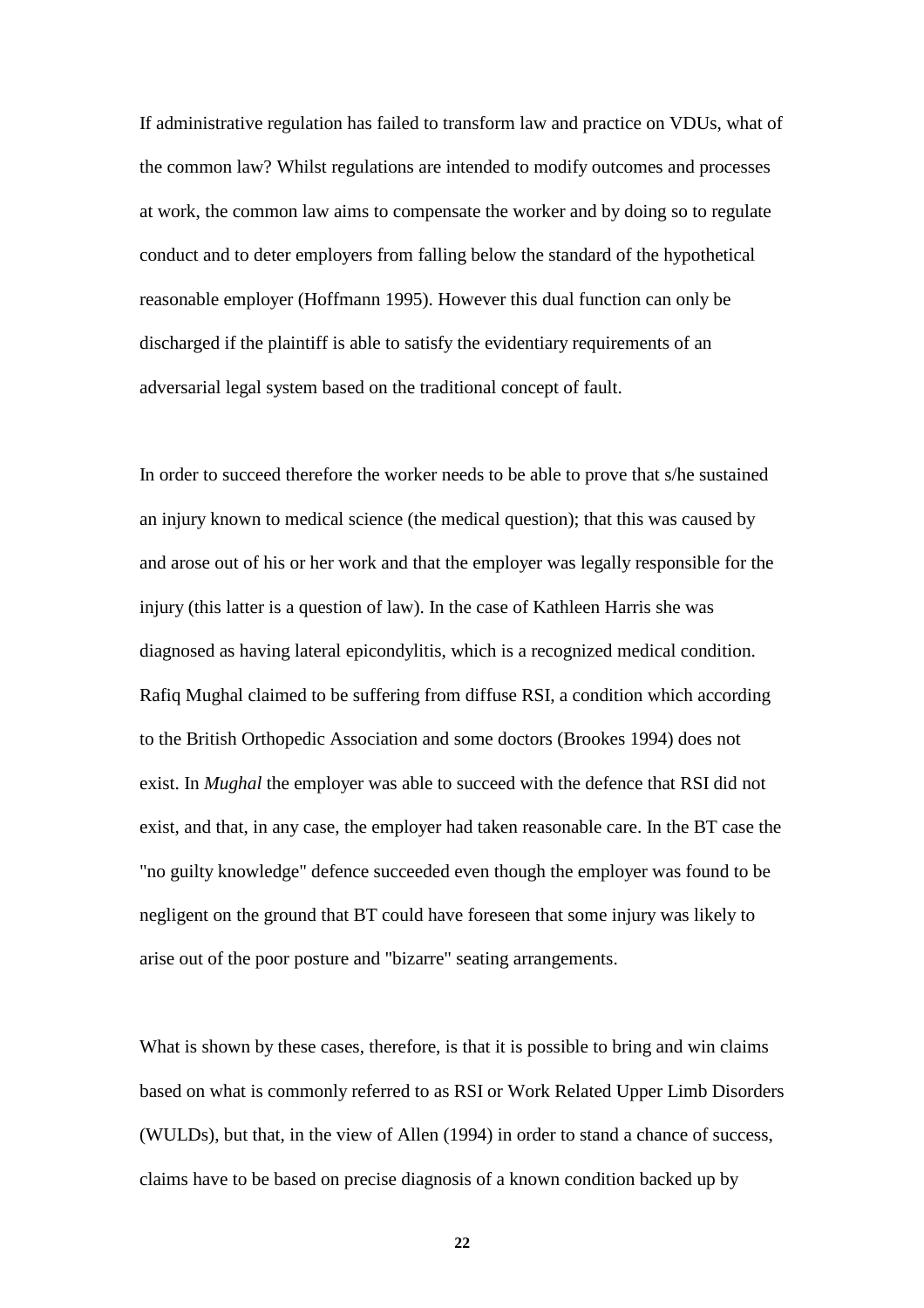assertively confident expert medical opinion. So far many of the cases have turned on the medical question. Turning to the legal question of employers' liability for the condition, in the light of the BT case, the "no guilty knowledge" defense should now have a short shelf life. Now it is established that the risk of WRULDS is common knowledge the clock has started to run against employers.

A general problem arising out of the above analysis is the incompatibility of having a relatively precise regulatory standard and relatively diffuse employers' liability standard. British jurisprudence has traditionally conceived breach of statutory duty as a separate tort from that of negligence. Furthermore British judges have adopted a timid approach to breach of statutory duty, basing it on the "presumed" intention of Parliament. In most cases the failure of Parliament to indicate whether a criminal or regulatory standard is capable of founding a civil remedy is deemed to be decisive of Parliament's intentions. North American judges have abandoned the presumed intention rule as a fiction, preferring fixed, statutory standards of a regulatory code to the less predictable standard of the "Reasonable Employer". Flemming (1992) describes this North American doctrine of statutory negligence thus:

For whenever a penal statute lays down a standard of conduct for the purpose of preventing injury or loss, non-compliance is at least admissible as *evidence*  of negligence (breach of common law duty of care). Indeed, not infrequently the unexcused violation of a safety statute is treated as negligence per se, that is negligence as a matter of law. Non-observance of such a duty is then "statutorily equivalent to negligence" or, in short, "statutory negligence".

# **Conclusion**

Keyboard work does have adverse health consequences. The issue is whether the law adequately protects workers' health. As we have seen there are problems with the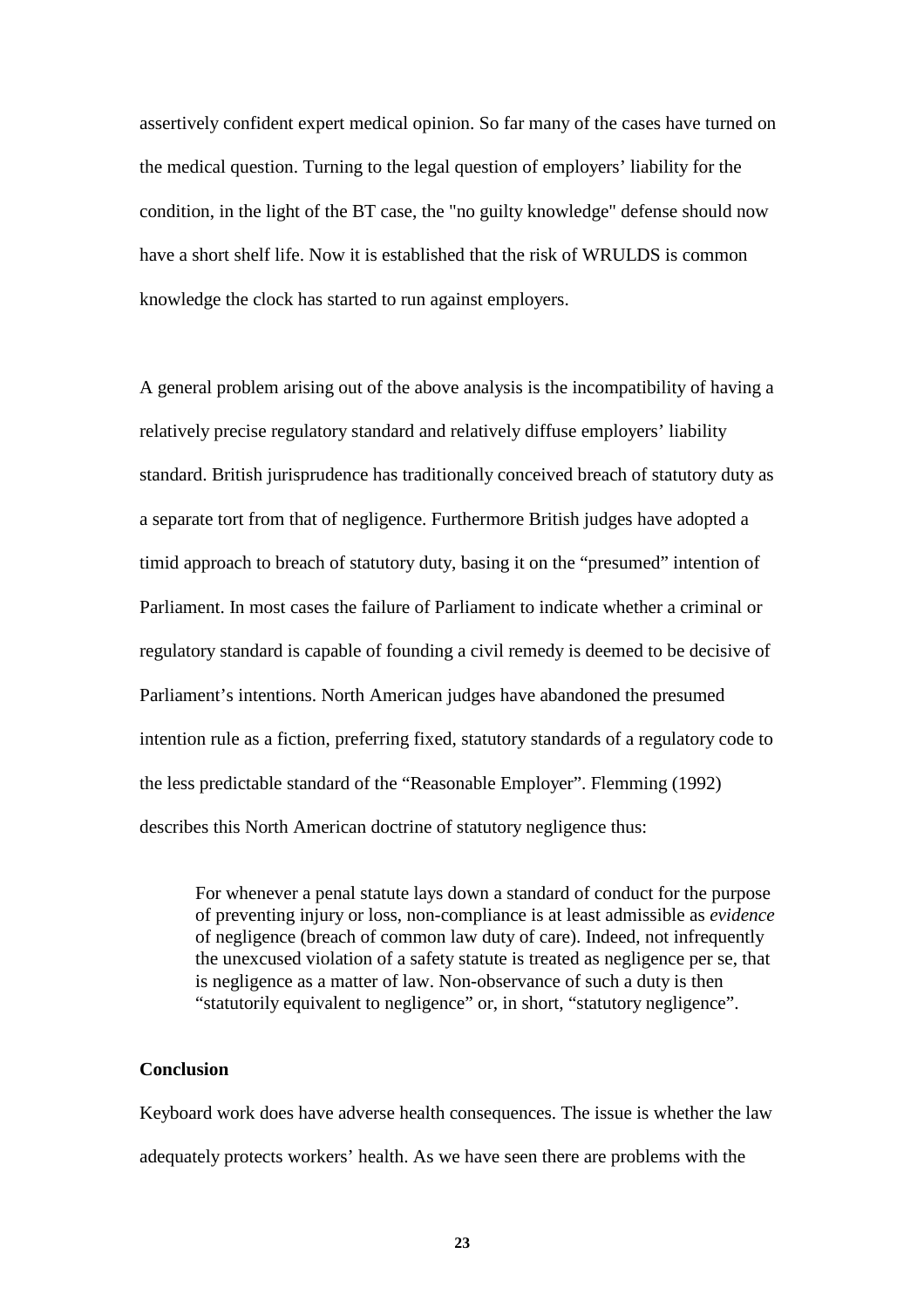major legal techniques designed to set safe standards for keyboard work and compensate those workers whose health suffers as a result of occupational exposure to the hazards of work. The Display Screen Equipment Regulations are supposed to provide a technological and ergonomic framework for the health and safety of keyboard workers. If that fails, the civil law, is supposed to act as a safety net in compensating workers who have sustained injuries as a result of their occupation.

Problems with the DSE Regulations stem from the inherent limitations in the consensual, self-regulatory technique adopted in the UK. These problems are compounded by a situation where the underlying philosophy of agency tripartism is alien to the government of the day which prefers a social market, de-regulatory model to that of negotiated self-regulation (Baldwin and McCrudden 1987). In the case of the Display Screen Regulations we have seen that their drafting was more responsive to industry objections than those of employees' organisations. Furthermore their effectiveness was undermined, firstly, by the lack of any systematic inspection of premises by health and safety inspectors or trade union safety representatives; and, secondly, by the fact that the standards contained in the Regulations were not directly applicable in civil law and therefore unlikely to found an action in damages against non-compliant employers. In relation to the civil law, workers have managed to win compensation from employers through the courts even though they have been hampered, firstly in needing to prove actual physical injury in the face of some elements of the judiciary who believe that what we are witnessing may not be so much as an epidemic in job-related RSIs, but a socially constructed 'disease'; and, secondly, by the absence of unambiguous and specific legal standards.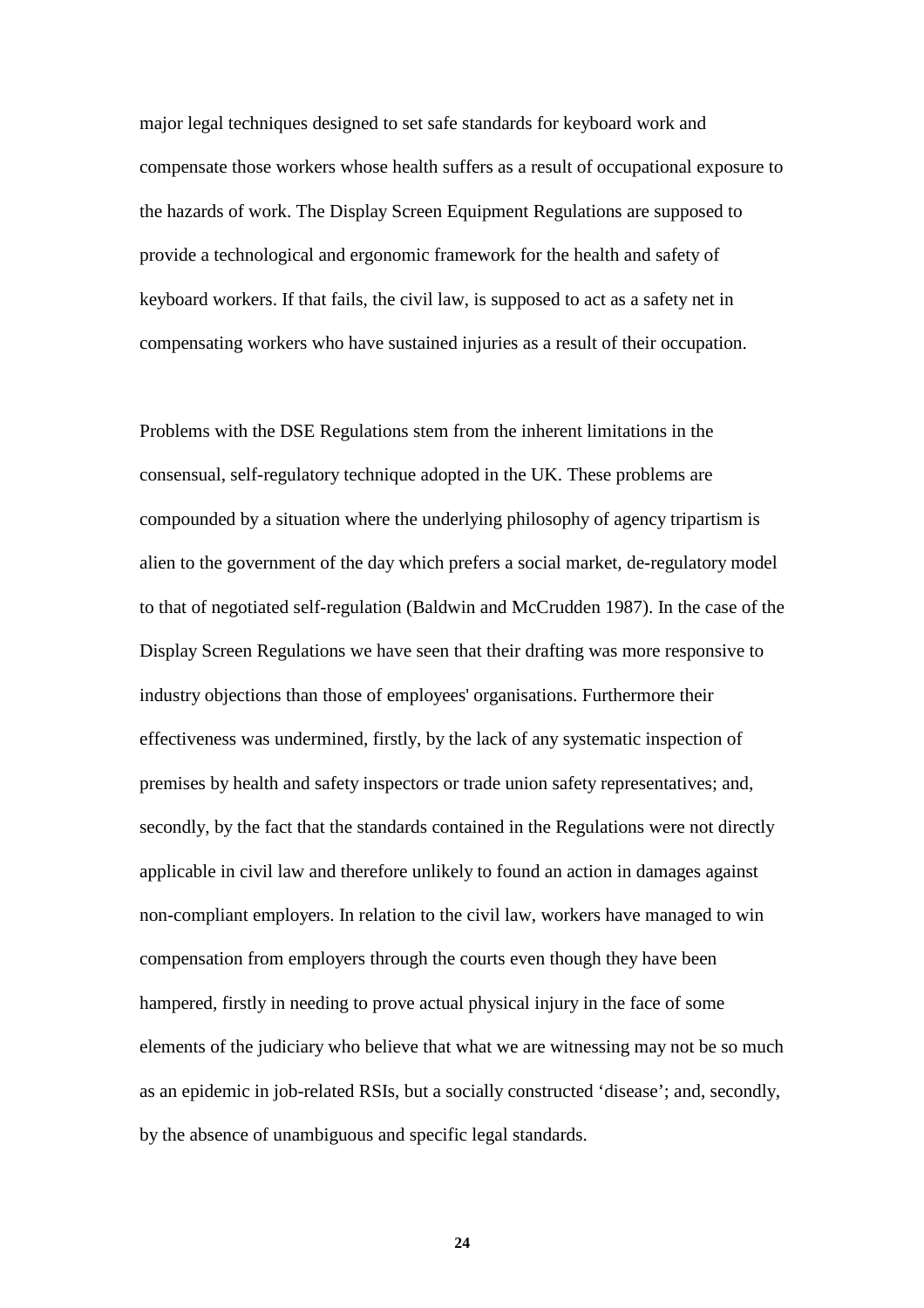In order to make progress in the future we must emphatically recognise that this is not an area which would benefit from the current trend towards deregulation. Deregulation would merely shift the economic burden of paying for the costs of computerisation at work from employers, who are best able to carry the burden, to the workers' who are not. If anything the Regulations need to be strengthened and extended, and greater attention needs to be given to their enforcement. Finally, the vague common law standard of the 'reasonable employer' could be augmented and unified with that of the DSE Regulations if English judges adopted the North American approach of "statutory negligence". If this approach was adopted the 'standards' in the DSE Regulations could then be used as *evidence* in a tort claim as to what the Reasonable Employer would do.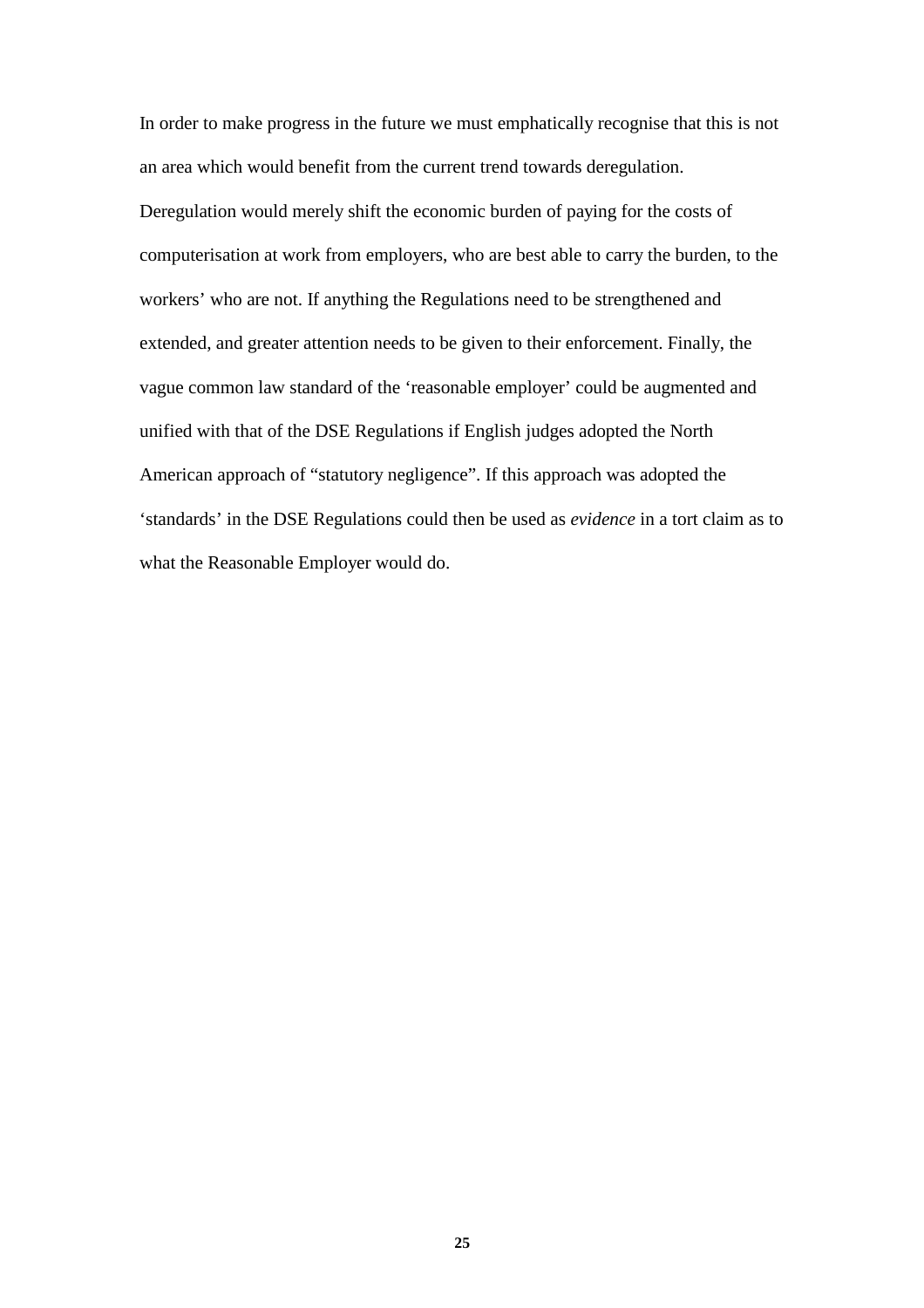#### **BIBLIOGRAPHY**

S Allen 1994. 'Painful process: What is Diffuse RSI and how can a claim for damage succeed? *Solicitors Journal,* Vol 138, p 408.

R Baldwin and C McCrudden 1987. *Regulation and Public Law,* Ch 7, Weidenfeld & Nicolson, London.

W Battersby 1993. 'Women Most at Risk From RSI', *Sheffield Telegraph,* 5 November.

Betts 1989. 'Hand Impairment Plagues Industry', *Computerworld,* p 17.

P Brookes 1994. 'Repetitive Strain Injury Does Not Exist As A Separate Medical Condition', *British Medical Journal,* Vol 307, p 2.

Cakir *et al.* 1980. *Visual Display Terminals, A Manual Covering Ergonomics, Workplace Design, Health and Safety, Task Organisation,* Wiley, London.

J G Flemming 1992. *The Law of Torts,* 8th Ed. pp 124 - 134, The Law Book Company, Australia.

U Haws 1994. 'Teleworking: Facing Up To The Future', *Health and Safety Information Bulletin,* No 223, pp 9 - 11.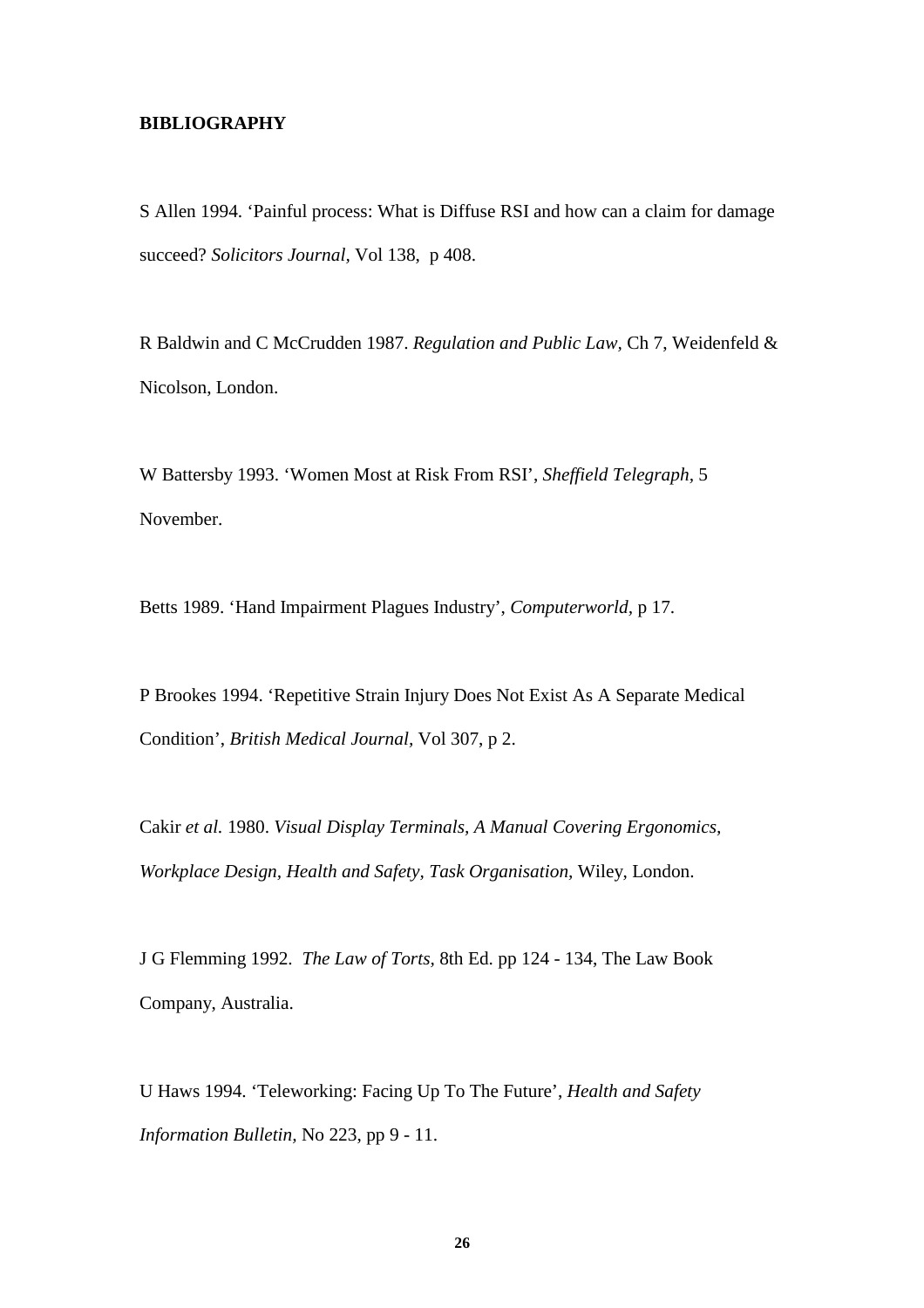Hazards in the Office July/August 1995, 'Implications of IBM RSI Victory', *Hazards in the Office,* p 4.

Health and Safety Executive 1992. *Display Screen Equipment: Guidance on Regulations,* HMSO, London, Annex B.

Hoffmann 1995. 'Anthropomorphic Justice: The Reasonable Man and his Friends, *The Law Teacher,* Vol 29, p 127.

Labour Research October 1994. 'Computer Firms Warn on RSI', *Labour Research,* p 4.

Labour Research Department 1992. *RSI A Trade Unionists' Guide*, p 21.

London Hazards Center 1993. *VDU Work and Hazards to Health,* p. 73, London Hazards Center, London.

N Johnson 1993. 'Legislation on the Blink', *New Law Journal,* Vol 143, p. 196.

R Norton 1996*. Making VDU Work Safer: The Case Against Deregulation*, Trades Union Congress, London, p 3.

R O'Hara 1995. 'Psychological Factors in Musculosketal Disorders', *Safety and Health Practitioner* Vol 13, p 40.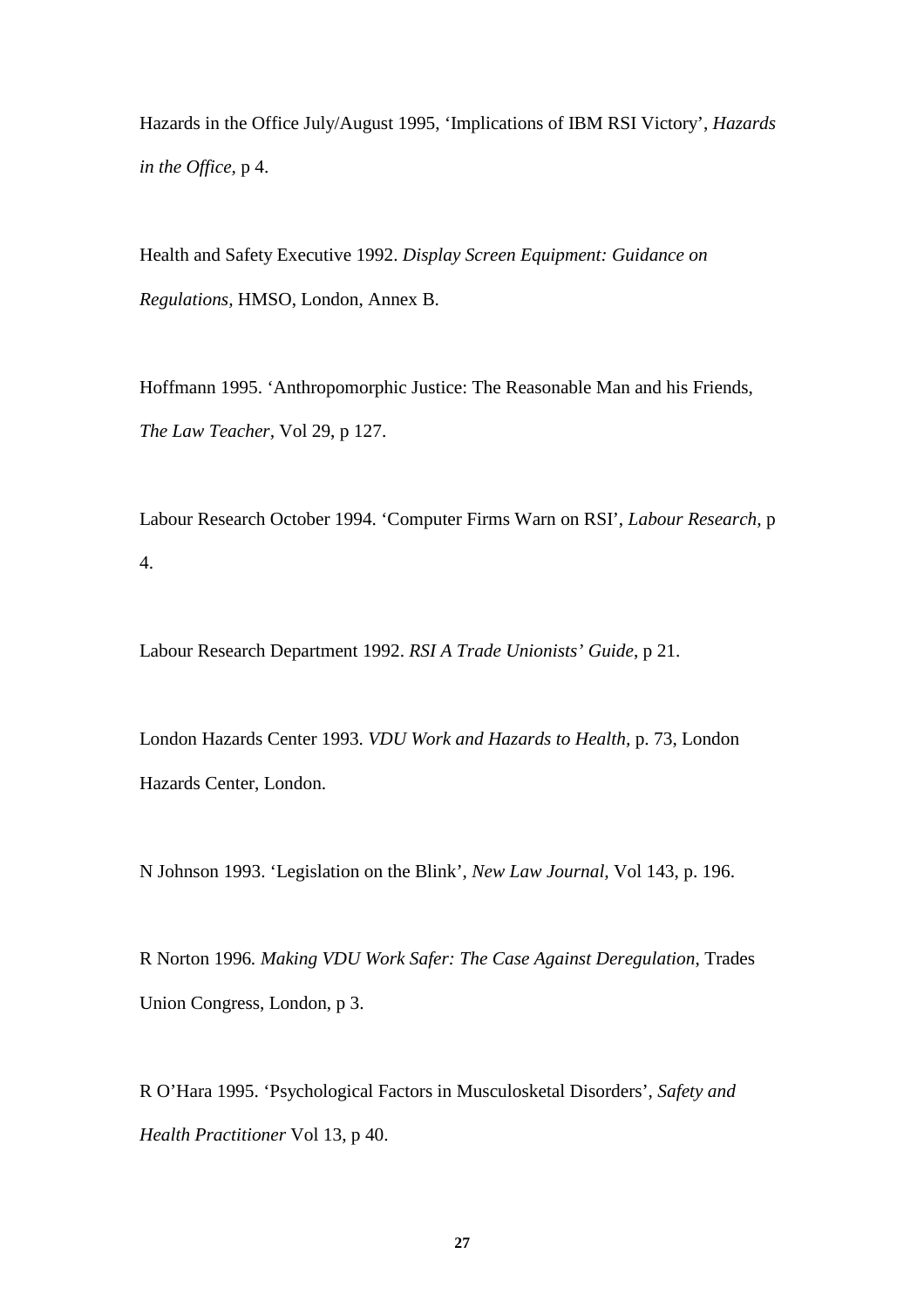M S Oxenburgh *et al.* 1985. 'Repetition Strain Injury in Keyboard Operators: Successful Management Over a Two Year Period', *Journal of Occupational Health and Safety Australia and New Zealand,* Vol 1, No 2, pp 106 - 112.

L M Pincus 1991. 'Legal Liability for the Health Hazards Resulting From the Use of Visual Display Terminals: Who Must Pay?' *Computer Law Journal,* Vol 11, pp 131 - 171.

RSI Association 1993. *RSI - A Suitable Case For Treatment,* RSI Association.

R Saunders 1995. 'Don't Put Yourself Out', *Health and Safety: The Magazine of the National Irish Safety Organisation*, p 11.

T Stewart 1993. 'A Snapshot From Europe', *Safety and Health at Work,* Vol 15, p 25.

Trades Union Congress - Association of Personal Injury Lawyers 1993. *Work-Related Upper Limb Disorders,* Trades Union Congress, London.

K Williams 1995. 'Deregulating Occupational Health and Safety', *Industrial Law Journal,* Vol 24, p 133.

## **Notes**

<sup>&</sup>lt;sup>1</sup> Health and Safety (Display Screen Equipment) Regulations 1992, Statutory Instrument, No. 2792.

<sup>&</sup>lt;sup>2</sup> Statutory Instrument No. 2793.